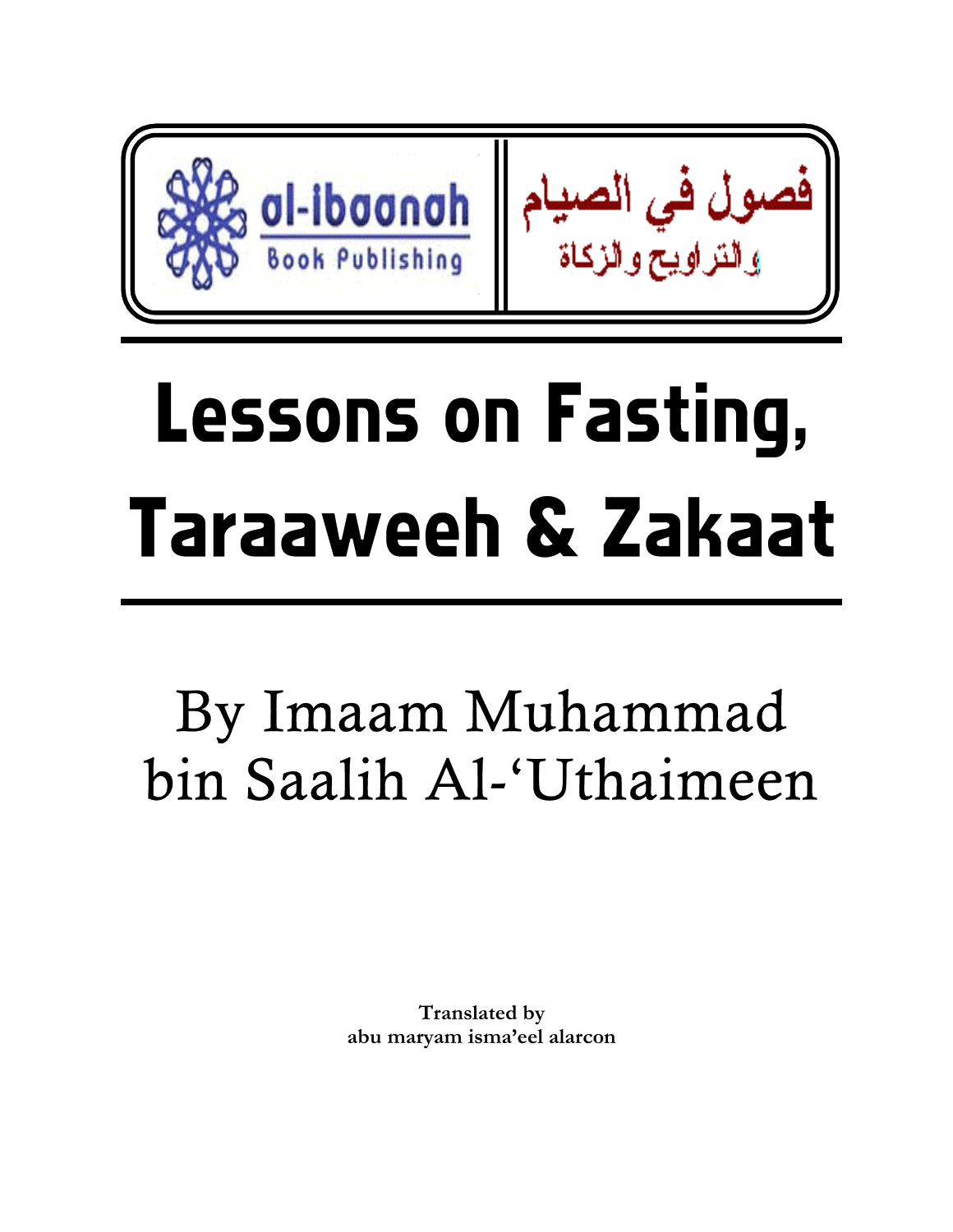Al-Ibaanah E-Books

# **© Copyright Al-Ibaanah Book Publishing, USA Published On-Line for Free Distribution**

## **First Edition: November 2003**

**Note:** This document is an on-line book publication of www.al-ibaanah.com. This book was formatted and designed specifically for being placed free on the Internet. Al-Ibaanah Book Publishing allows for this document, in its present form and with no alterations, to be distributed, printed, photocopied, reproduced and/or disbursed by electronic means *for the purpose of spreading its content and not for the purpose of gaining a profit,* unless a specific request is sent to the publishers and permission is granted. Anyone wishing to quote from this document must give credit to the publisher.

**About the Book:** This is a complete translation of the booklet *Fusool fis-Siyaam wat-Taraaweeh waz-Zakaat* (Lessons on Fasting, Taraaweeh and Zakaat) written by Imaam Muhammad bin Saalih Al-'Uthaimeen, may Allaah have mercy on him. The source used for this on-line publication was the version of the book available on www.binothaimeen.org.

In this treatise, Imaam Ibn Al-'Uthaimeen discusses various topics concerning Ramadaan, such as fasting, the Taraaweeh prayer and Zakaat-ul-Fitr. He also includes two sections on Zakaat and those who are entitled to receive it, since it is the custom of many people to give out their yearly Zakaat during this blessed month of Ramadaan.

The author presents the material broken down into eight short lessons, including proofs and evidences for his points. At times, he goes into detail regarding some issues and gives the correct scholarly opinion with regard to them.

We hope that this treatise can benefit the English speaking Muslims as we are now well into the month of Ramadaan for this year.

A Publication of **Al-Ibaanah E-Books**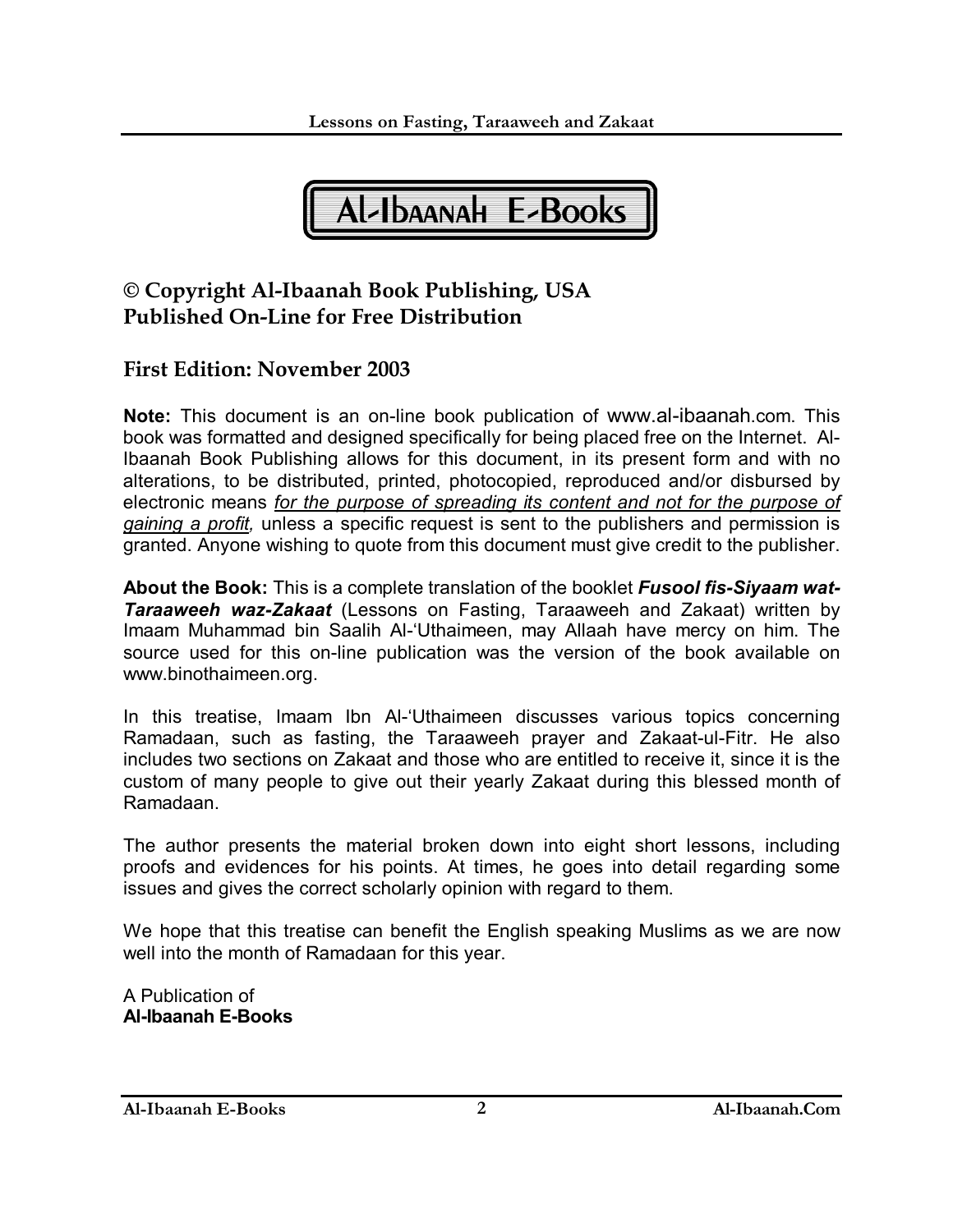# **TABLE OF CONTENTS**

| 3. The Second Lesson: The Wisdom and Benefits of Fasting 6 |    |
|------------------------------------------------------------|----|
| 4. The Third Lesson: The Ruling on a Sick or Traveling     | 8  |
| 5. The Fourth Lesson: The Things that Break One's Fast 11  |    |
| 6. The Fifth Lesson: Concerning the Taraaweeh Prayer 14    |    |
| 7. The Sixth Lesson: Concerning Zakaat and Its Benefits 16 |    |
| 8. The Seventh Lesson: Those who are Entitled to Receive   | 21 |
| 9. The Eighth Lesson: Concerning Zakaat-ul-Fitr            | 23 |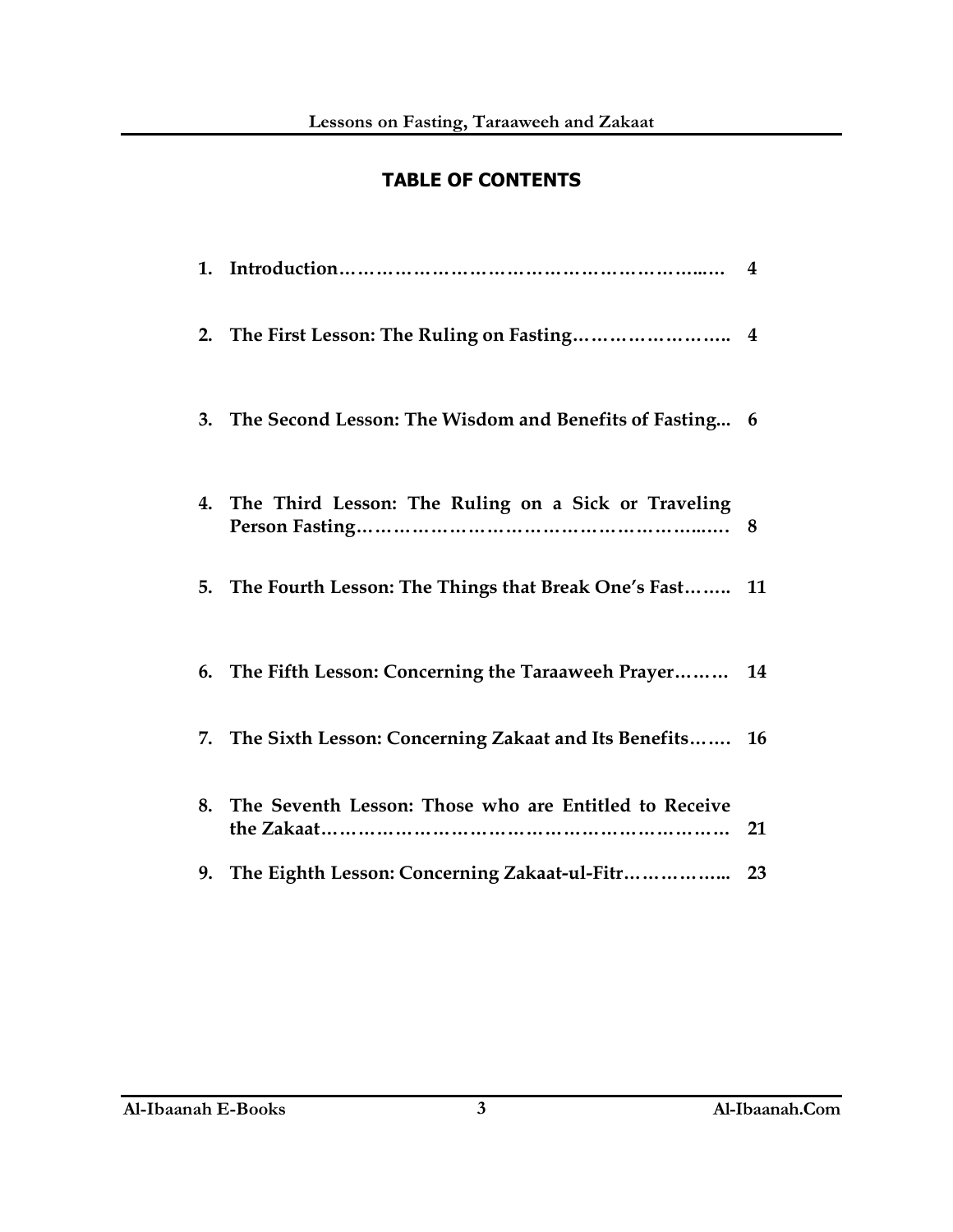## **INTRODUCTION**

<span id="page-3-0"></span>All praise be to Allaah. We praise Him, we seek His assistance and ask for His forgiveness. And we repent to Him and seek refuge in Him from the evils of our selves and the evils of our actions. Whoever Allaah guides, there is no one that can lead him astray, and whoever is lead astray, there is no one that can guide him. I bear witness that there is no deity worthy of worship except Allaah, and I bear witness that Muhammad is His slave and messenger, may the peace and blessings of Allaah be upon him, his family, companions and those who followed them in goodness until the Day of Recompense. To Proceed:

On this occasion of the rapid approach of the blessed month of Ramadaan, we would like to present to our Muslim brothers the following lessons, asking Allaah that He make this deed of ours sincere for His sake alone and in accordance with His Divine Legislation, as well as a source of benefit to His creation. Verily, He is the Most Giving, Most Generous.

# **The First lesson: The Ruling on Fasting**

Fasting during Ramadaan is an obligation that is established in the Book of Allaah, the Sunnah of His Messenger (*sallAllaahu 'alayhi wa sallam*) and the unanimous agreement of the Muslims. Allaah says:

**"O you who believe. Fasting is prescribed for you as it was prescribed for those before you in order that you may gain Taqwaa (fear and dutifulness to Allaah)."**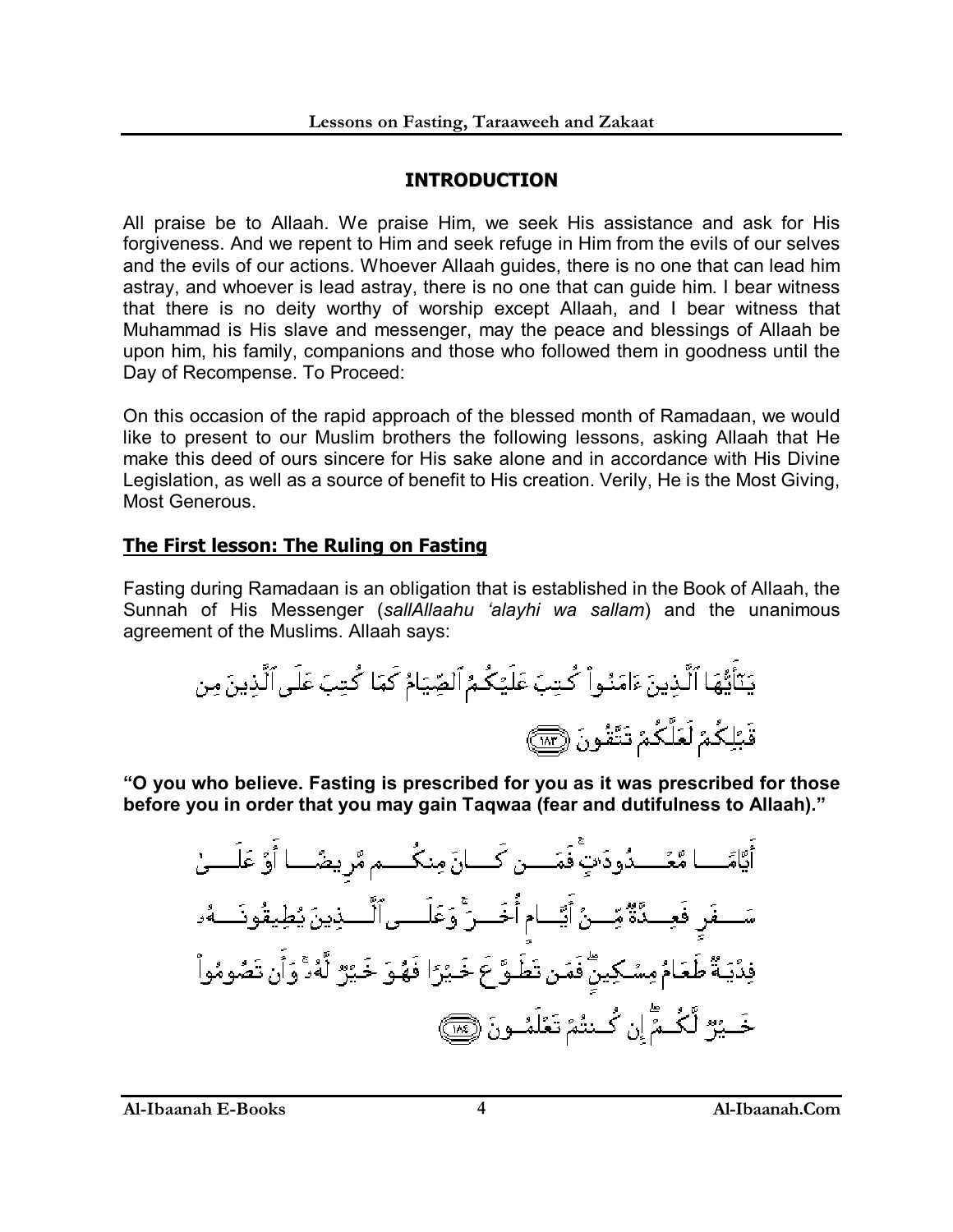**"(Fasting) is for a certain number of days. But if any of you is ill or on a journey, (he should make up) the same amount of missed days on other days. And as for those who are able to fast (but with difficulty), they (have a choice to fast or) they can feed a needy person (for the day missed). But whoever exceeds in good, then that is better for him. And that you fast is better for you if you only knew."** 

شَهَرُ رَمَضَانَ ٱلَّذِىٓ أُنزِلَ فِيهِ ٱلۡقُرۡءَانُ هُدَى لِّلنَّاسِ وَبَيِّنَـٰتٍ مِّنَ ٱلۡهُدَىٰ وَٱلۡفُرۡقَـانِۚ فَمَـن شَــهِدَ مِنكُــمُ ٱلشَّــهُرَ فَلۡيَصُمُـهُۗ وَمَـن كَـانَ مَرِيضًـا أَوۡ عَلَىٰ سَـفَرٍ فَعِـدَّةٌ مِّـنُ أَيَّـام أُخَـرَ ۗ يُريـدُ ٱللَّـهُ بِـكُمُ ٱلۡيُسۡرَ وَلَا يُريدُ بِـكُمُ ٱلۡعُسۡنَ وَلِتُكۡمِلُـواْ ٱلۡعِـدَّۃَوَلِتُكَـبّرُواْ ٱللَّـهَ عَلَـىٰۖ مَا هَدَىٰـٰكُمۡ وَلَعَلَّكُـمۡ تَشَكُرُونَ ١

**"The month of Ramadaan in which was revealed the Qur'aan, a guide for mankind and clear proofs for the guidance and criterion. So whoever amongst you sights (the crescent indicating the beginning of the) month (of Ramadaan), must fast it. And whoever amongst you is sick or on a journey, then (he may make up) the same amount of missed days on other days. Allaah wants ease for you and He doesn't want to make things difficult for you. (He wants that you) complete the (required) number of days, and that you thereafter glorify Allaah (with Takbeer during 'Eid) for having guided you."** [Surah Al-Baqarah: 183-185]

Also, the Prophet (*sallAllaahu 'alayhi wa sallam*) said: **"Islaam is built upon five (pillars): Testifying that there is no deity worthy of worship except Allaah and that Muhammad is His Messenger; Establishing the Prayer; Giving the Zakaat; Making the Pilgrimage (Hajj) to the House (of Allaah); and Fasting in Ramadaan."** [Agreed Upon]

In the narration found in Saheeh Muslim it reads: **"…Fasting in Ramadaan; and Making the Pilgrimage (Hajj) to the House."**

The Muslims have unanimously agreed on the obligation of fasting in Ramadaan. So whoever rejects the obligation of fasting during Ramadaan, then he is an apostate,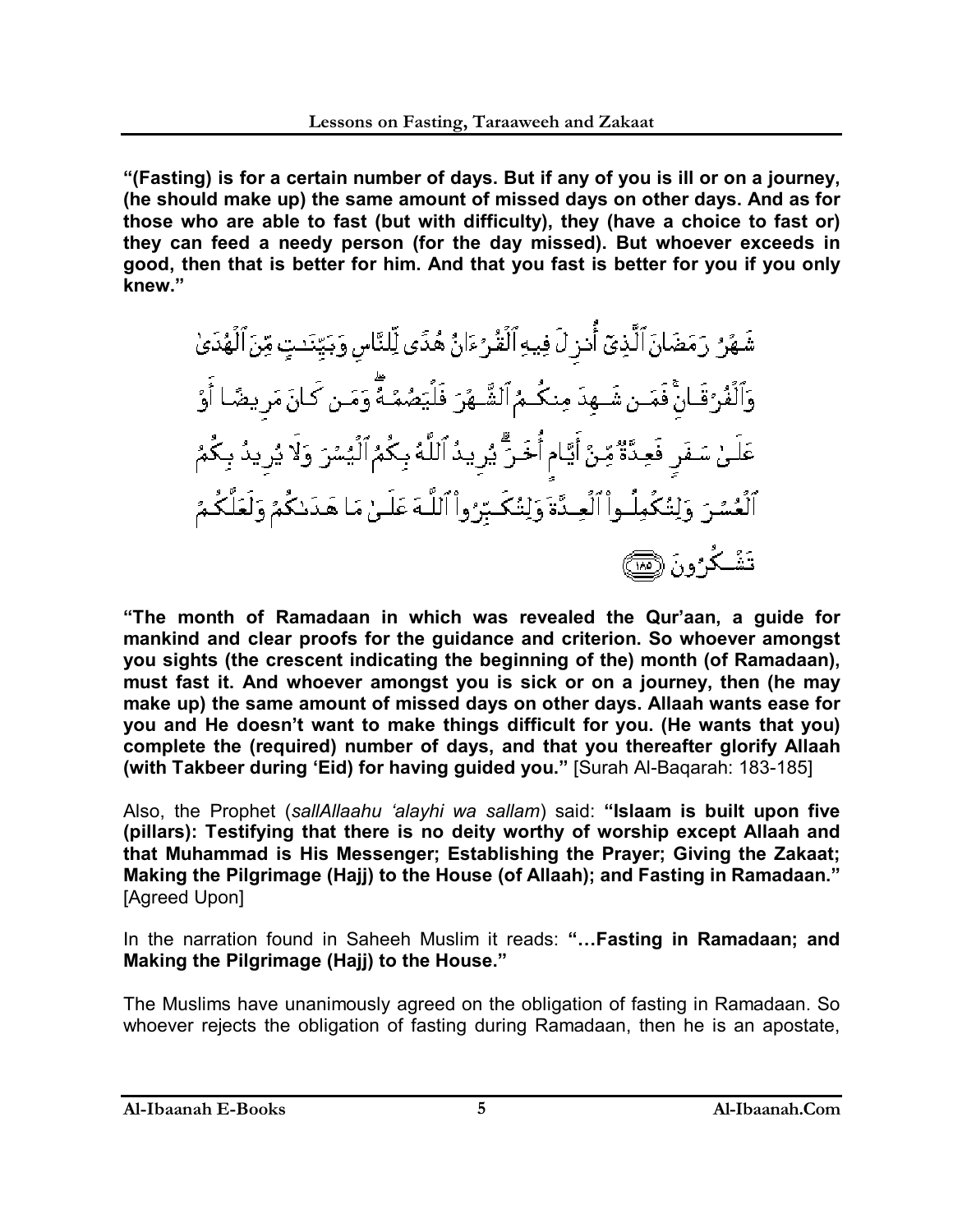<span id="page-5-0"></span>disbeliever, who must seek repentance. So if he repents and agrees to its obligation, he is to be pardoned, but if not, he is to be executed as a disbeliever.

Fasting in Ramadaan was made obligatory in the second year after Hijrah. So altogether, Allaah's Messenger (*sallAllaahu 'alayhi wa sallam*) fasted nine Ramadaans.

Fasting is mandatory on every Muslim that is a sane adult (i.e. he has reached the age of puberty). Therefore, fasting if not obligatory upon a disbeliever, nor will it be accepted from him until he accepts Islaam. Neither is it obligatory for a youth to fast until he reaches the age of puberty. A boy reaches the age of puberty when he turns fifteen years old or with the sprout of pubic hairs or when sexual fluids descend during sleep or elsewhere. A girl reaches the age of puberty with her (first) menstruation. So when one of these things occur in a youth, he/she has reached the age of puberty (and is obligated to fast).

However, children (i.e. under age of puberty) should be ordered to fast, if they are able to and it won't cause harm to them, so that they may grow accustomed and attached to it.

It is also not obligatory on someone who loses sanity, whether due to madness, brain surgery and so on to fast. So based on this, if there is an adult that is delirious and cannot distinguish on his own, he is not obligated to fast or feed needy people (as recompense).

## **Lesson Two: The Wisdom and Benefits of Fasting**

One of Allaah's Names is Al-Hakeem (The Most Wise). This name is given to one who is characterized with the attribute of Wisdom. Wisdom means: Treating affairs with accuracy and precision and putting them in their proper place. This name necessitates that everything that Allaah created and legislated is due to some profound wisdom – whoever knows about it, knows about it and whoever is unaware of it, is unaware of it.

Fasting, which Allaah has prescribed and obligated on His servants, has tremendous aspects of wisdom and numerous benefits.

From the wisdom behind fasting is that: It is an act of worship done for Allaah, in which the *'abd* (servant) draws closer to His Lord by abandoning the things that he loves and desires, such as food, drink and sexual intercourse. This is done in order to achieve His Lord's Pleasure and success in the next life. By doing this, he shows outwardly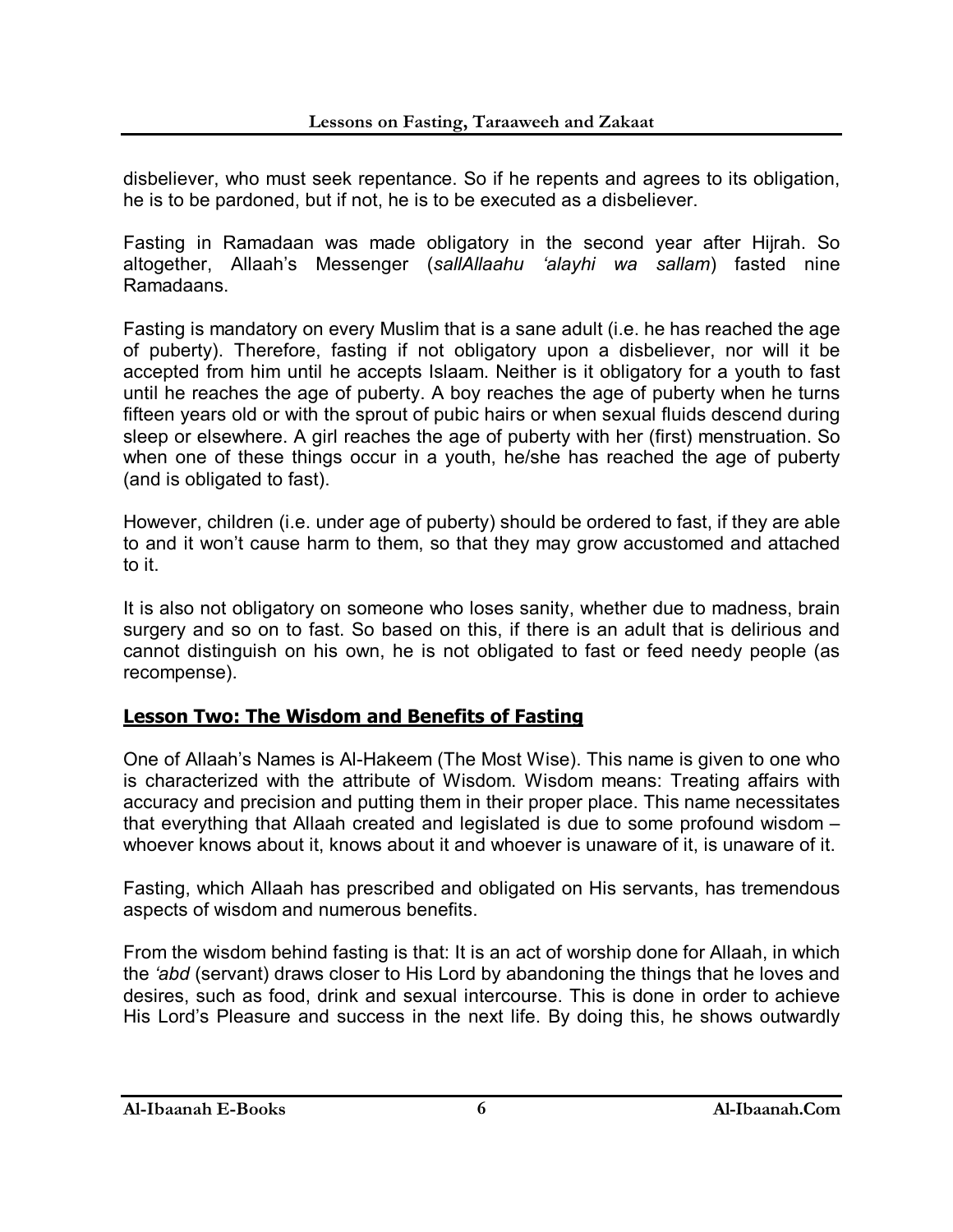that he has chosen what his Lord loves over what he loves, as well as the next life over this life.

And from the wisdom behind fasting is that it is a means of attaining Taqwaa, as Allaah says:



#### **"O you who believe! Fasting is prescribed for you as it was prescribed for those before you, in order that you gain Taqwaa."** [Surah Al-Baqarah: 183]

So a fasting person is commanded to have Taqwaa of Allaah, which means obeying His orders and avoiding His prohibitions. This is the greatest goal behind fasting. The objective behind fasting is not to torture a person by having him abandon food, drink and sexual intercourse.

The Prophet (*sallAllaahu 'alayhi wa sallam*) said: **"Whoever does not abandon false speech, acting upon that (falsehood) and ignorance, then Allaah has no need of him abandoning his food and drink."** [Reported by Al-Bukhaaree]

False speech refers to every forbidden type of speech such as lying, backbiting and slandering, as well as other prohibited acts. Acting upon falsehood refers to performing any type of forbidden act such as transgressing against people, betraying, deceiving, beating up people, taking money unjustly and so on. What also falls into this is listening to what is forbidden to listen to such as prohibited songs and musical instruments. Ignorance refers to foolishness, and that means not using the religious guidance in speech and action.

So when a fasting person abides by the requisites of this ayah and hadeeth, the fast becomes a means for him to cultivate his soul, correct his character and rectify his manners. And he will then not come out of the month of Ramadaan except that he finds that his soul, character and manners have been positively affected.

And from the wisdom behind fasting is that a person who has wealth is caused to realize the magnitude of Allaah's blessing on him, such that Allaah made it easy for Him to achieve what he desires from food, drink, sexual intercourse and those things Allaah had permitted in the Religion. So because of this, he becomes grateful to his Lord for these blessings and remembers his destitute brother who is not able to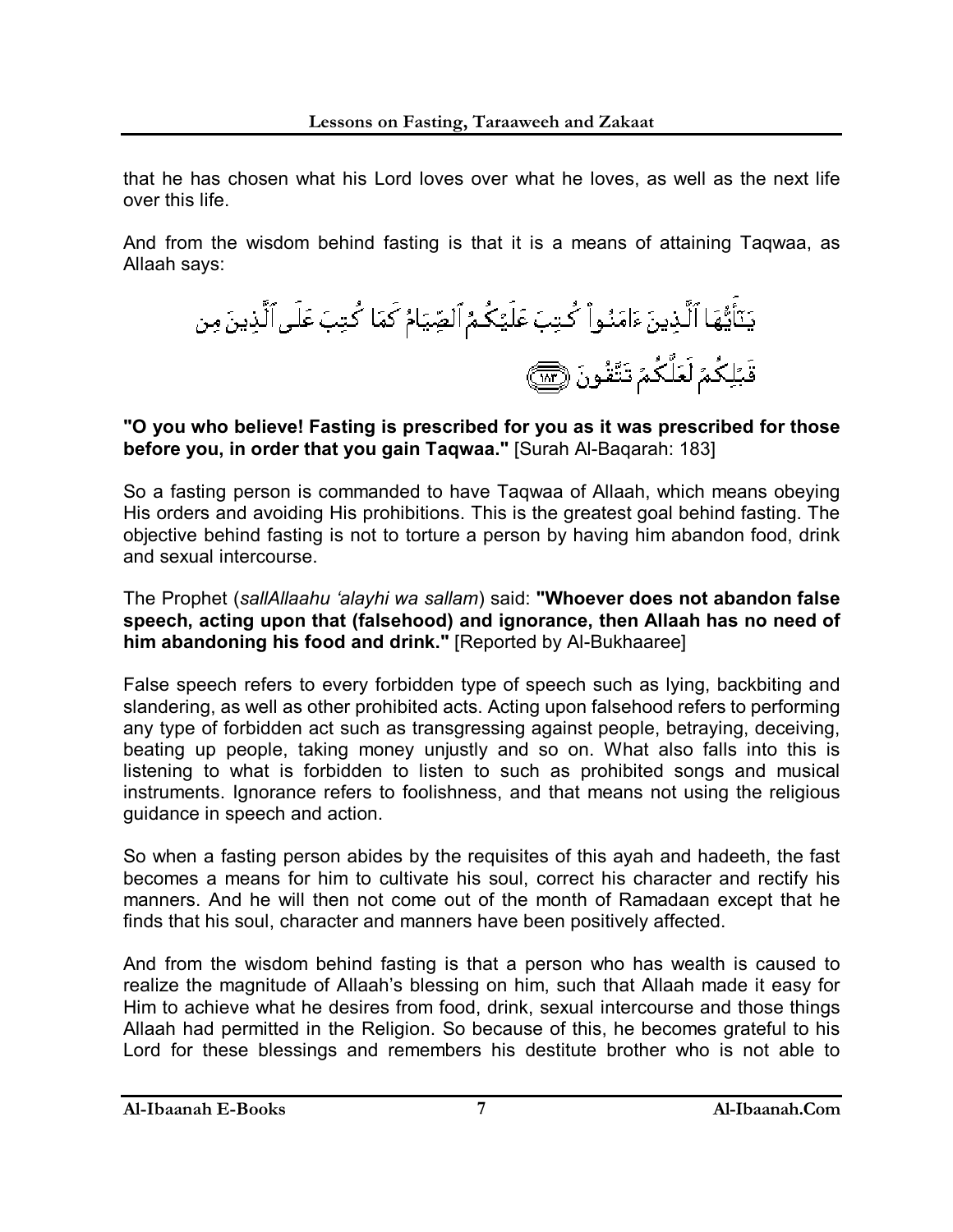<span id="page-7-0"></span>achieve these things. And this will cause him to be generous with him, by giving him charity and showing kindness to him.

And from the wisdom behind fasting is that it trains one to curb and subject his soul, such that he is able to lead it towards that which is good for it and what will make it prosper in this world and the next. And he distances himself from becoming an animallike person who cannot control and restrain himself from fulfilling his yearns and desires.

And from the wisdom behind fasting are the health benefits that come as a result of intaking little food, allowing the digestive system to rest for a specified time, and allowing excess wastes and excrements that are harmful to the body to be discharged.

# **Lesson Three: The Ruling on a Sick or Traveling Person Fasting**

Allaah, the Most High, says:

وَمَن كَانَ مَرِيضًا أَوٌ عَلَىٰ سَفَرٍ فَعِدَّةٌ مِّنۡ أَيَّامٍ أُخَـرٍّ يُريــــدُ ٱللَّــــهُ بِكُــــمُٱلۡيُسۡــــرَ وَلَا يُرِيــــدُ بِكُـــمُٱلۡعُسۡـــرَ

"**And whoever amongst you is sick or on a journey, then (he may make up) the same amount of missed days on other days. Allaah wants ease for you and He doesn't want to make things difficult for you."** [Surah Al-Baqarah: 185]

A sick person falls into two types:

**First:** Whoever has a chronic illness and there is no anticipation of it being cured (near term), like cancer for example, this person is not required to fast. This is because he does not have a condition in which it is expected that he will be able to do it (i.e. the fast). However, for every day missed, he must feed a needy person whether if it is by gathering the same amount of needy people as the days he missed and feeding all of them at once as Anas bin Maalik (*radyAllaahu 'anhu*) used to do when he was old, or it could be by dividing up the food for the needy people according to the days missed and then giving every needy person a quarter of a Prophetic saa', i.e. what weighs about half a kilo and 10 grams of good wheat. It is better if one serves meat or fat along with it in order to compliment the meal. The same applies to an elderly person that is not able to fast, in that he should feed a needy person for every day missed.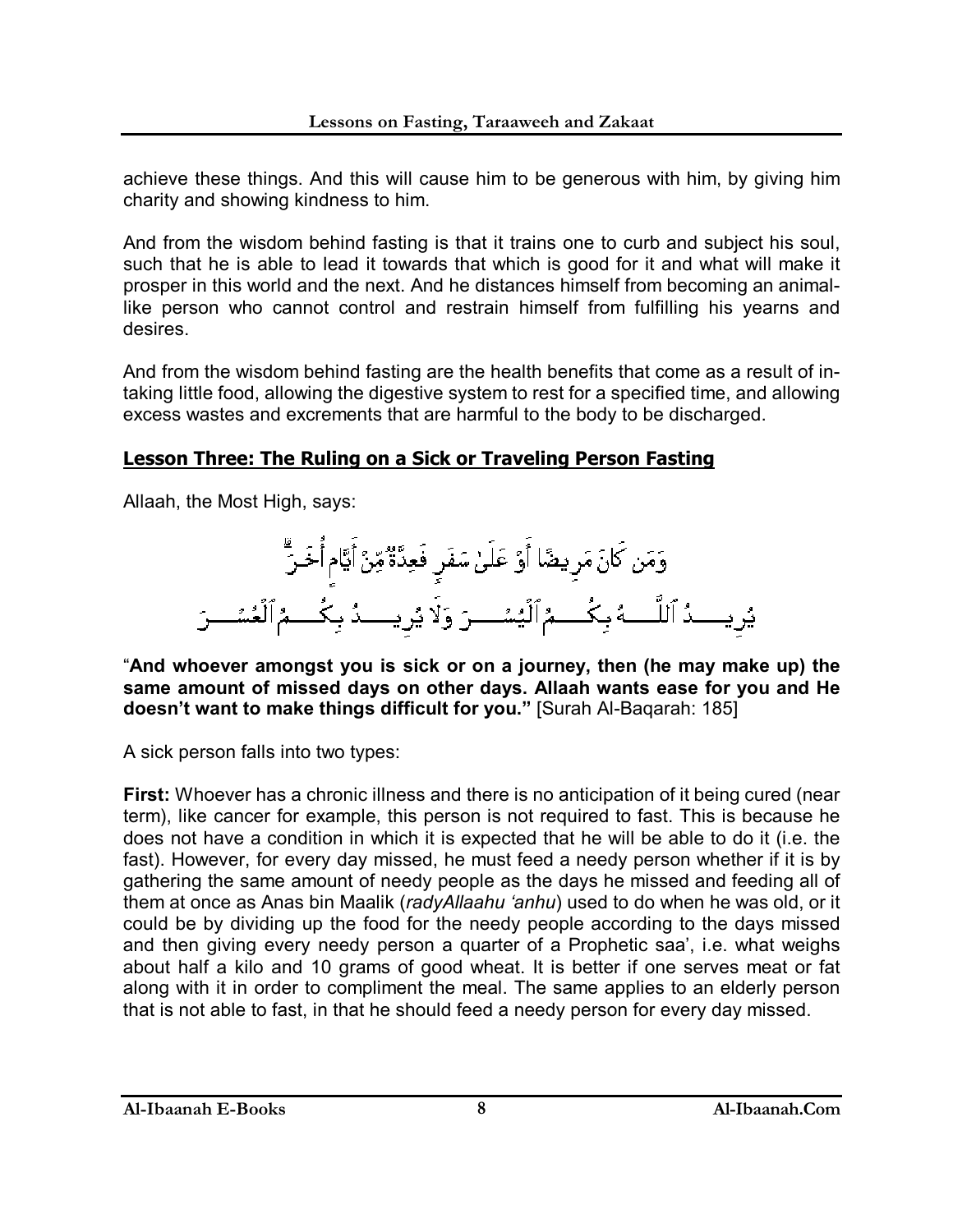**Second:** Whoever has a temporary illness that they will recover from, such as a fever and what resembles that. This kind of illness has three scenarios:

1. Fasting will not burden or cause harm to him. Such a sick person is obligated to fast since he has no excuse to abandon it.

2. Fasting will be difficult on him but it won't cause any harm to him. In this situation it is detested for him to fast because one is actually refraining from using Allaah's concession (*rukhsah*), while at the same time he is burdening himself.

3. Fasting will harm him. In this situation, it is forbidden for him to fast because of the harm that he will be inflicting upon himself. Allaah says:

وَلَا تَقَتُلُوٓاْ أَنفُسَكُمْۚ إِنَّ ٱللَّهَ كَانَ بِكُمۡ رَحِيمًا

**"And do not kill yourselves. Verily Allaah is All-Merciful to you."** [Surah An-Nisaa: 29]

And He says:

وَلَا تُلۡقُــواْ بِــأَيۡدِيكُمۡ إِلَــىٱلتَّهَٰلُكَــةِۛ

**"And do not throw yourselves into destruction by your own hands."** [Surah Al-Baqarah: 195]

And in a hadeeth, the Prophet (*sallAllaahu 'alayhi wa sallam*) said: **"There is to be no harming (of others) nor harm (to oneself)."** Reported by Ibn Maajah and Al-Haakim, and An-Nawawee said: "Its paths of narrations strengthen one another."

One can find out if fasting will be harmful to a sick person by (1) that person feeling it to be harmful on himself or by (2) him being informed of it by a reliable doctor. When a person who falls under this category of being sick breaks his fast, he must make up the number of days he missed when he recovers. But if he dies before he recovers then making up the missed days is no longer binding upon him, since he is only obligated to fast the number of days missed on other days, which he was not able to reach.

A traveler falls into two types: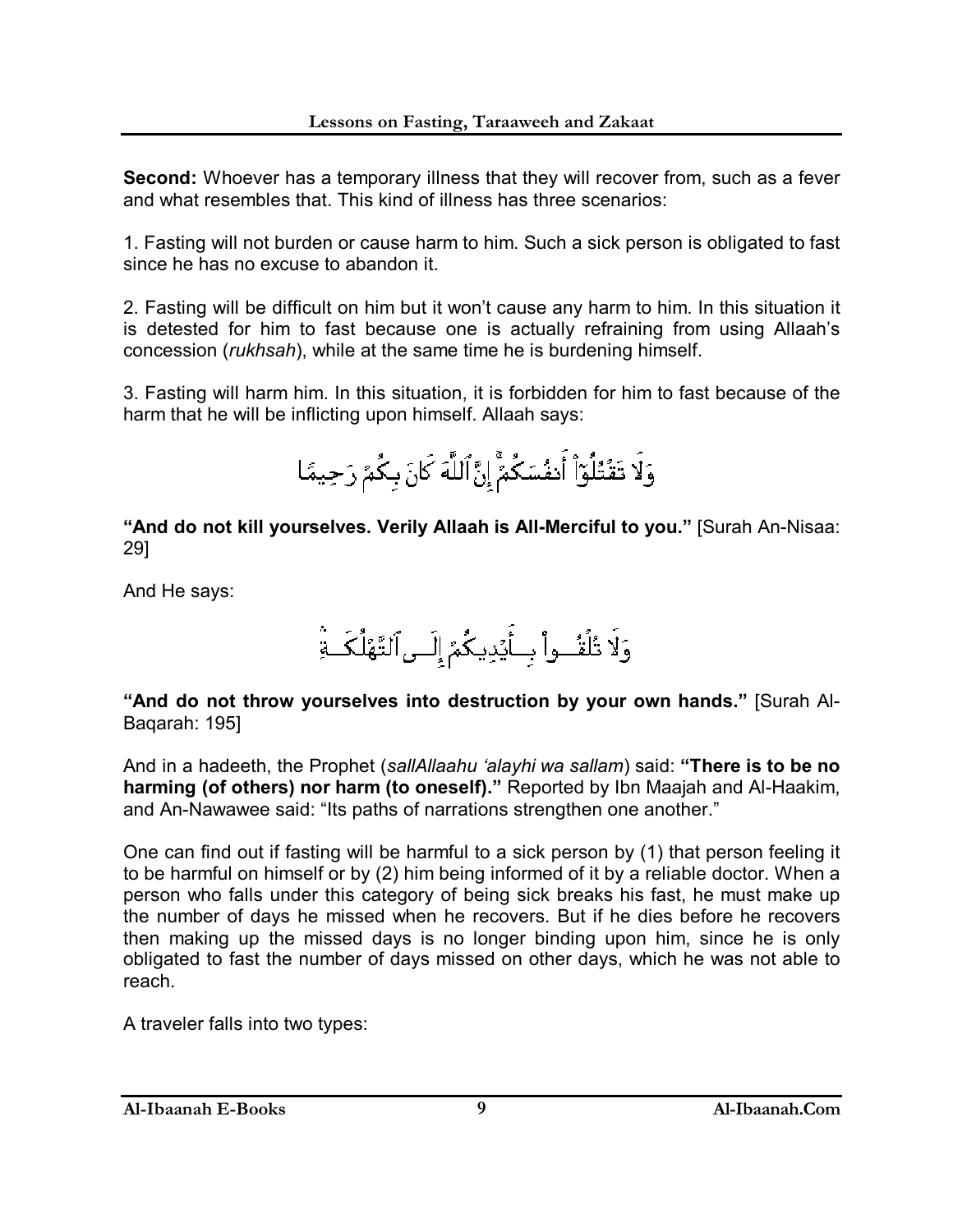**First:** Whoever intends by traveling to cheat his way out of fasting. It is not permissible for such a person to break his fast, since cheating one's way out of Allaah's obligations does not remove those obligations from him.

**Second:** Whoever does not intend the above by traveling. This person may fall into one of the following three situations:

1. Fasting is extremely difficult upon him. In this case, it is forbidden for him to fast since one time "The Prophet (*sallAllaahu 'alayhi wa sallam*) was fasting while on the military expedition to conquer Makkah, when news reached him that the people found it difficult to fast and they were looking at him to see what he would do. So he (*sallAllaahu 'alayhi wa sallam*) called for a cup of water after 'Asr and drank from it while the people were looking at him. Later it was said to him: 'Some people are still fasting.' So he (*sallAllaahu 'alayhi wa sallam*) replied: **'Those are the disobedient ones. Those are the disobedient ones.'**" [Reported by Muslim]

2. Fasting is difficult upon him, but not so severe. In this situation it is detested (*makrooh*) for him to fast since he is refraining from one of Allaah's concessions, while putting a burden upon himself.

3. Fasting is not difficult upon him. In this case he may do whatever is easiest on him – whether it is fasting or choosing not to fast. This is based on Allaah's statement:

#### **"Allaah wants ease for you and He doesn't want to make things difficult for you."** [Surah Al-Baqarah: 185]

The word **"want"** here takes on the meaning of love (i.e. He loves ease for you). If there is no difference between fasting or not fasting, then fasting is more preferable, because this is what the Prophet (*sallAllaahu 'alayhi wa sallam*) did, as is reported in Saheeh Muslim from Abud-Dardaa (*radyAllaahu 'anhu*) who said: "We went out (on a journey) with the Prophet (*sallAllaahu 'alayhi wa sallam*) during Ramadaan under intense heat conditions to the point that each of us would put his hand over his head (to cover it) due to the severe heat (of the sun). And no one would be fasting among us except for the Messenger of Allaah (*sallAllaahu 'alayhi wa sallam*) and 'Abdullaah bin Rawaaha."

A traveler is considered to be traveling from the time he leaves his country to the time he returns to it. And if he takes up residency in the land he travels to for a period of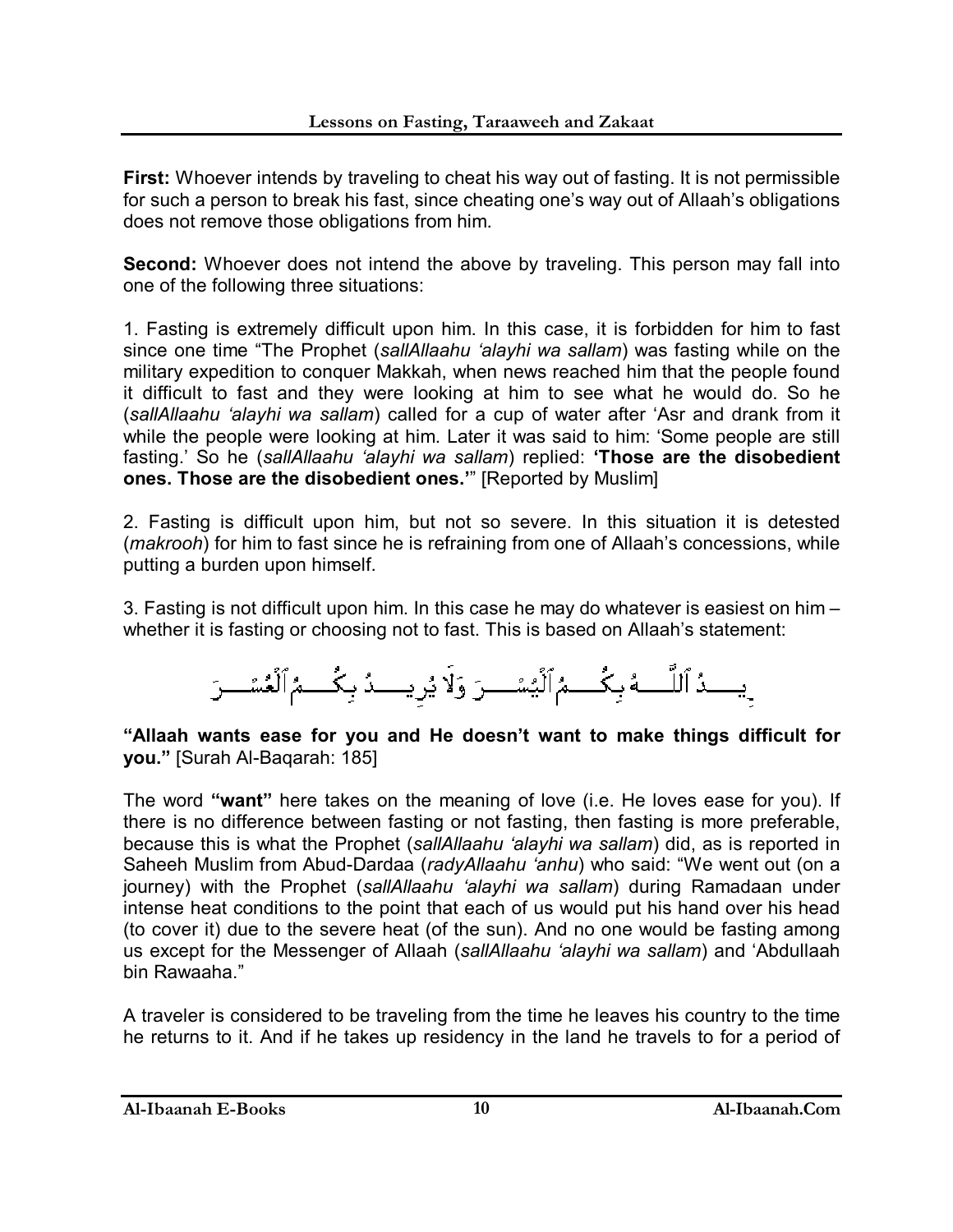<span id="page-10-0"></span>time, he is considered to be traveling as long as he holds the intention that he will never reside there after the objective for which he traveled there for in the first place is fulfilled.

So he is entitled to all of the allowances a traveler has even if the length of his residency extends for a long time. This is since the Prophet (*sallAllaahu 'alayhi wa sallam*) did not mention any time limit defining when a travel ends. And the foundation with regard to this issue is that one remains in a traveler's state and under its rules until there comes a proof that the travel has ended and that its rules fail to apply.

There is no difference in breaking the fast while traveling between a time-constrained travel, such as Hajj, 'Umrah, visiting a relative, business travel, and so on and between a continuous travel, such as journeys made by car service drivers such as taxis or other larger forms of transportation (i.e. buses). When these drivers exit from their countries, they all enter into the state of travelers and it is permissible for them to do whatever other travelers are permitted to do, such as not fasting during Ramadaan, shortening the four rak'ah prayers into two rak'ahs, and combining the Dhuhr and 'Asr prayers and Maghrib and 'Ishaa prayers, when there is a need for it.

Abstaining from the fast is better for them than fasting, if that is easier for them. And they can make up the days missed during the winter. This is because these car service drivers have their own country, which they ascribe to. So when they are in their country, then they are considered residents and whatever applies for or against all other residents also applies for and against them. And when they travel, they are considered travelers and whatever applies in favor or against travelers also applies in favor or against them.

# **Lesson Four: The Things that break One's Fast**

The things that break one's fast are seven:

**1. Sexual Intercourse:** This Is when the penis enters the vagina. So when a fasting person has sexual intercourse, his fast becomes broken. Furthermore, if this sexual intercourse occurs during the day of Ramadaan, when fasting is obligatory, he is required to perform the mandatory atonement for the vileness of his act, which is freeing a slave. If he is not able to, then he must fast two consecutive months (after Ramadaan). If he cannot do this, he must feed sixty needy people. However, if a person is not obligated to fast, such as a traveler, and he has intercourse with his wife while fasting, he must make up the missed day and doesn't have to perform this atonement.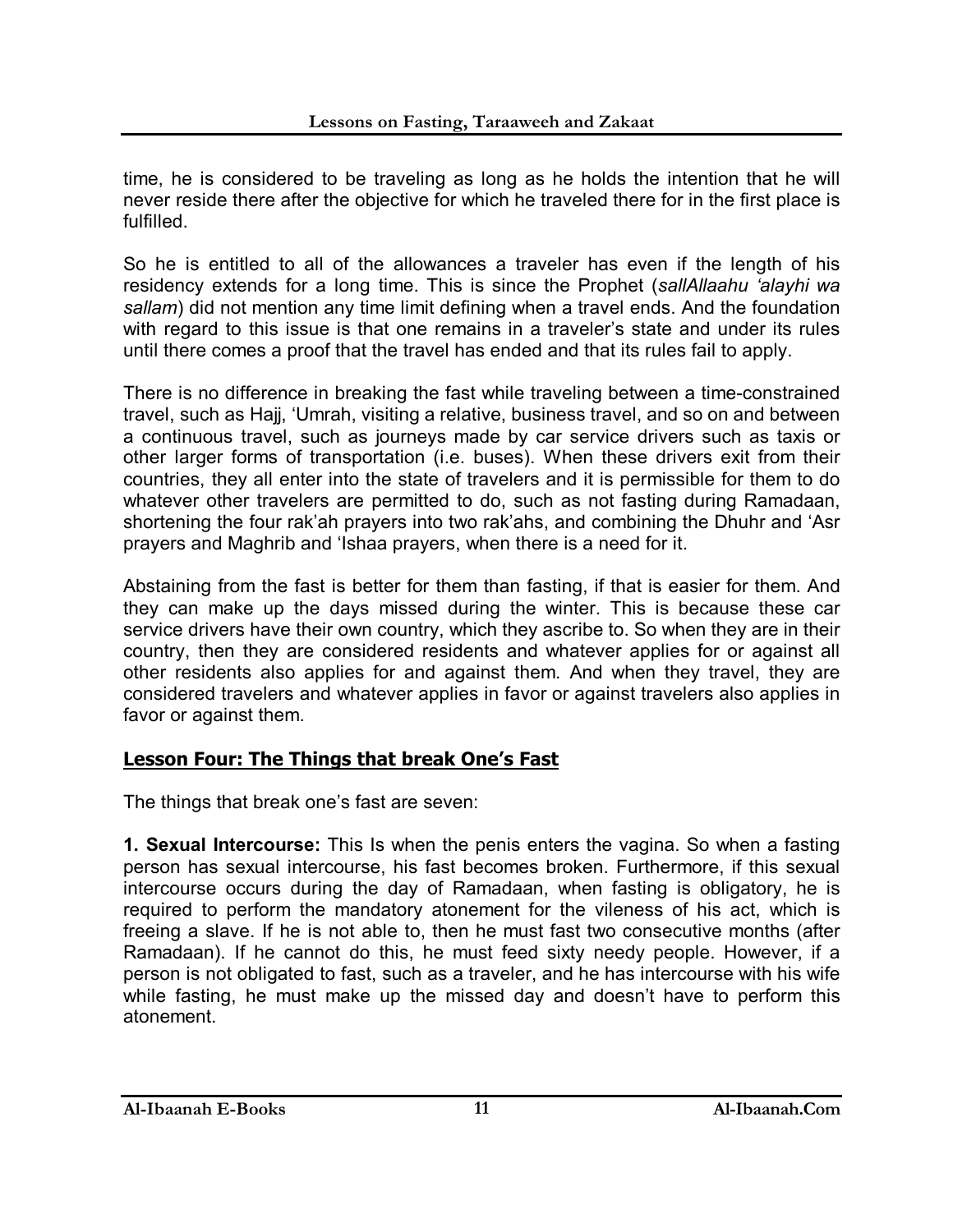**2. When sexual fluid descends** due to fondling, kissing, hugging and so on. But if one kisses his wife and no sexual fluids descend then nothing is binding on him.

**3. Eating and Drinking:** This is when food or drink is transported into the interior of the body, whether by way of the mouth or the nose<sup>1</sup> depending on what is being drunk or eaten. It is not permissible for a fasting person to inhale the smoke of incense (*bukhoor*) such that it will enter into his interior, since smoke is a substance. But as for smelling pleasant fragrances and perfumes then there is no harm (sin) in this.

**4. Whatever bears the same function as eating or drinking** such as nutritive injections, which serve as food and drink supplement. But as for injections that are not alimental or nutritive, they do not cause one to break the fast regardless of whether they are injected through the veins or the muscles.

**5. Emitting blood due to Hijaamah (Cupping):** According to analogy, all forms of emitting blood intentionally, which affects the body like Hijaamah does, applies to this. As for the emission of a small amount of blood as part of a medical examination, and so on, this does not break the fast since it does not affect the body by weakening it, as is the case with Hijaamah.

**6. Vomiting Intentionally:** This means releasing out what food and drink is in the stomach.

**7.** The release of blood from **menstruation** and **postpartum bleeding**.

A fasting person does not break his fast with any of the above unless he first meets three conditions:

- 1. He must be aware of its ruling and the time that it applies to.
- 2. He must remember (i.e. not accountable for forgetfulness)
- 3. He must do it intentionally and willingly

So if a person performs Hijaamah and doesn't think that the Hijaamah breaks his fast, then his fast is still valid since he is just unaware of its ruling. Allaah says:

 $\overline{a}$ 

<sup>1</sup> **Translator's Note:** Shaikh-ul-Islaam Ibn Taimiyyah, may Allaah have mercy on him, said: "It is also authentically established in the texts from the narration of Laqeet bin Sabrah that the Prophet said: **'And go deep in inhaling water in the nose unless you are fasting.'** This indicates that if water descends (to the body) through the nose, a person's fast is broken. This is the view of the majority of the scholars." [*Haqeeqat-us-Siyaam*: pg. 12] Al-Albaanee declared the above hadeeth authentic in Saheeh Sunan Abee Dawood (no. 130).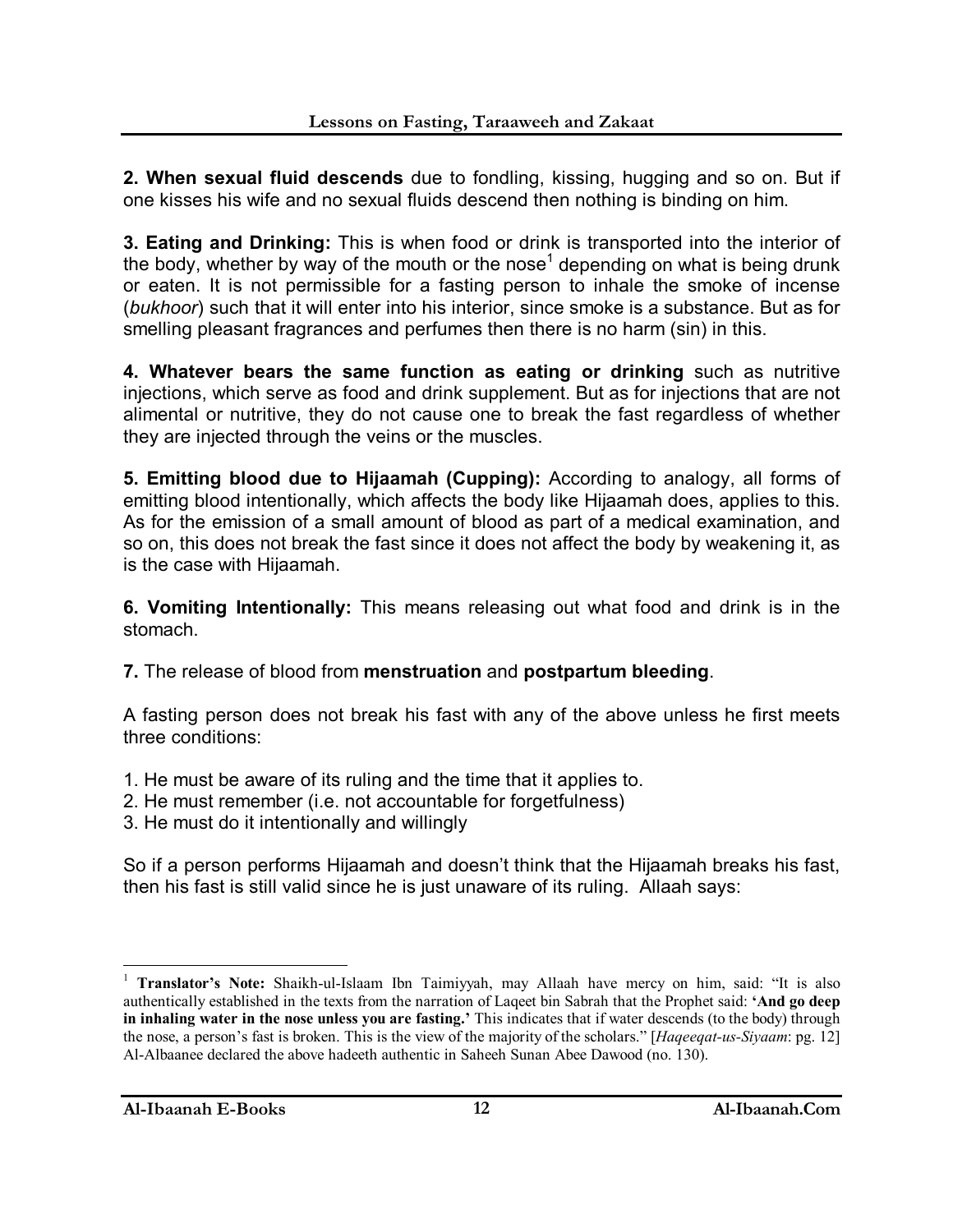وَلَيْسَ عَلَيْكُـمٌ جُنَـاحٌ فِيمَـآ أَخُطَـأَتُم بِـهِۦ وَلَـٰكِـن مَّـا تَعَمَّـدَتُ قُلُـوبُكُمُّ

**"There is no sin on you in those matters in which you err, but rather only those which your hearts deliberately intend."** [Surah Al-Ahzaab 5] And He says:

رَبَّنَا لَا تُؤَاخِذُنَآ إِن نَّسِينَآ أَوۡ أَخۡطَأُنَآ

## **"Our Lord, do not punish us if we forget or err."** [Surah Al-Baqarah: 286]

Also, it is reported in the two Saheeh Collections that 'Adee bin Haatim (*radyAllaahu 'anhu*) placed a white and a black thread under his pillow and then begin to eat and look at them. So when one of them would become distinct from the other he would refrain from eating, thinking that this is what was meant by Allaah's statement:

**"And eat and drink until the white thread (light of dawn) becomes distinct to you from the black thread (darkness of night). Then complete your fast until the nightfall."** [Surah Al-Baqarah: 187]

When the Prophet (*sallAllaahu 'alayhi wa sallam*) was informed of this, he said: **"This only refers to the whiteness of the daylight and the blackness of the night."** And he did not order him to repeat his fast.

And if someone eats thinking that Fajr didn't come yet or that the sun has set, but then the opposite of what he thought becomes clear to him, his fast is still valid since he was unaware of the time. It is recorded in Saheeh Al-Bukhaaree that Asmaa bin Abee Bakr (*radyAllaahu 'anhaa*) said: **"We broke our fast once during the time of the Prophet on a foggy day, then the sun appeared to us (i.e. it had not set yet)."** So if making up that fast was obligatory, the Prophet (*sallAllaahu 'alayhi wa sallam*) would have clarified it to us, since Allaah perfected the Religion through him. And had the Prophet (*sallAllaahu 'alayhi wa sallam*) clarified it, the Companions would have transmitted it since Allaah entrusted them with safeguarding the Religion. So since the Companions did not transmit it, we come to know that it is not obligatory. Also, there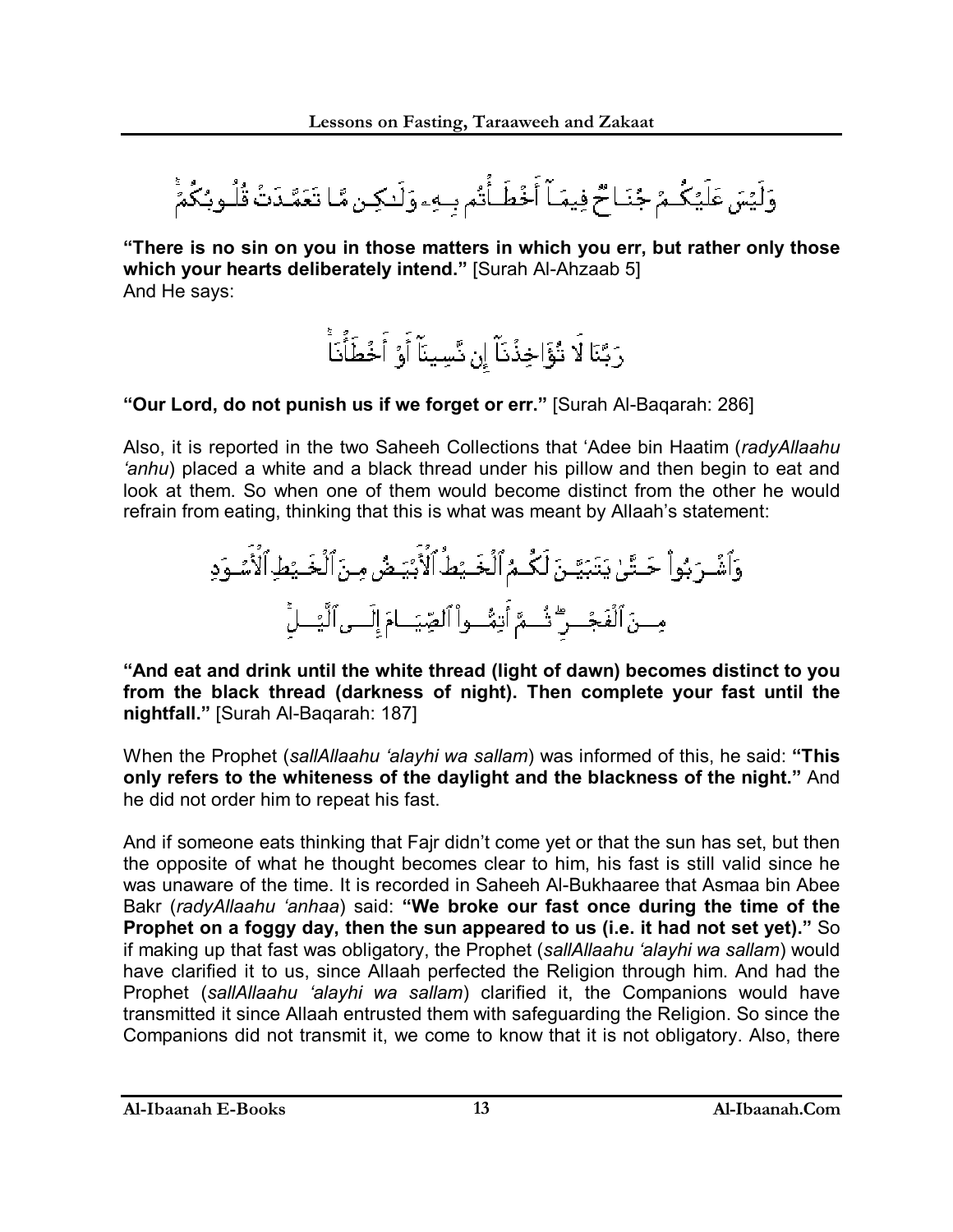<span id="page-13-0"></span>are many reasons that call for knowledge of it to be transmitted due to its importance, so it would not be possible for it to be forgotten.

And if one is forgetful while fasting he does not break his fast. This is based on the Prophet's statement: **"Whoever forgets while fasting and eats or drinks, then he must continue and complete his fast, for indeed it was only Allaah who fed him and gave him to drink."** [Agreed Upon]

If someone is forced to eat, or if he rinses his mouth and some water escapes into his stomach or some drops of water go in his eyes and escape into his body interior, or he has a wet dream and some semen comes out, then in all of these cases a person's fast is till valid since all of these occurred without him doing them intentionally or willingly.

A fasting person does not break his fast by using the Siwaak. Rather it is Sunnah for him as well as others to use it at any time – in the beginning or at the end of the day. It is also permissible for a fasting person to do that which will alleviate the severity of heat and thirst from him, such as wiping himself with cold water and so on. The Prophet (*sallAllaahu 'alayhi wa sallam*) would pour water over his head while fasting due to thirst. And Ibn 'Umar (*radyAllaahu 'anhu*) would wet a garment and place it on himself while fasting. This is from the ease that Allaah intended for us. And to Allaah belongs the praise and gratitude for the blessings and ease He grants.

# **Lesson Five: Concerning the Taraaweeh Prayer**

Taraaweeh refers to performing the night prayer in congregation during the month of Ramadaan. The time that it may occur is from after the 'Ishaa prayer until the commencement of Fajr. The Prophet (*sallAllaahu 'alayhi wa sallam*) encouraged us to perform the night prayer during Ramadaan such that he said: **"Whoever performs the Night Prayer in Ramadaan with Faith and while seeking to be rewarded, will have all of his past sins forgiven."**

And in Saheeh Al-Bukhaaree, 'Aa'ishah (*radyAllaahu 'anhaa*) reported that: "The Prophet (*sallAllaahu 'alayhi wa sallam*) performed the night prayer one night in the masjid and led the people in prayer. Then he prayed the next night and the people increased. Then the people gathered on the third or fourth night but he (*sallAllaahu 'alayhi wa sallam*) did not go out to them. The next morning he said: **'I saw what you people did (last night) and nothing prevented me from going out to you except that I feared that it would be made obligatory on you.'**" This occurred during Ramadaan.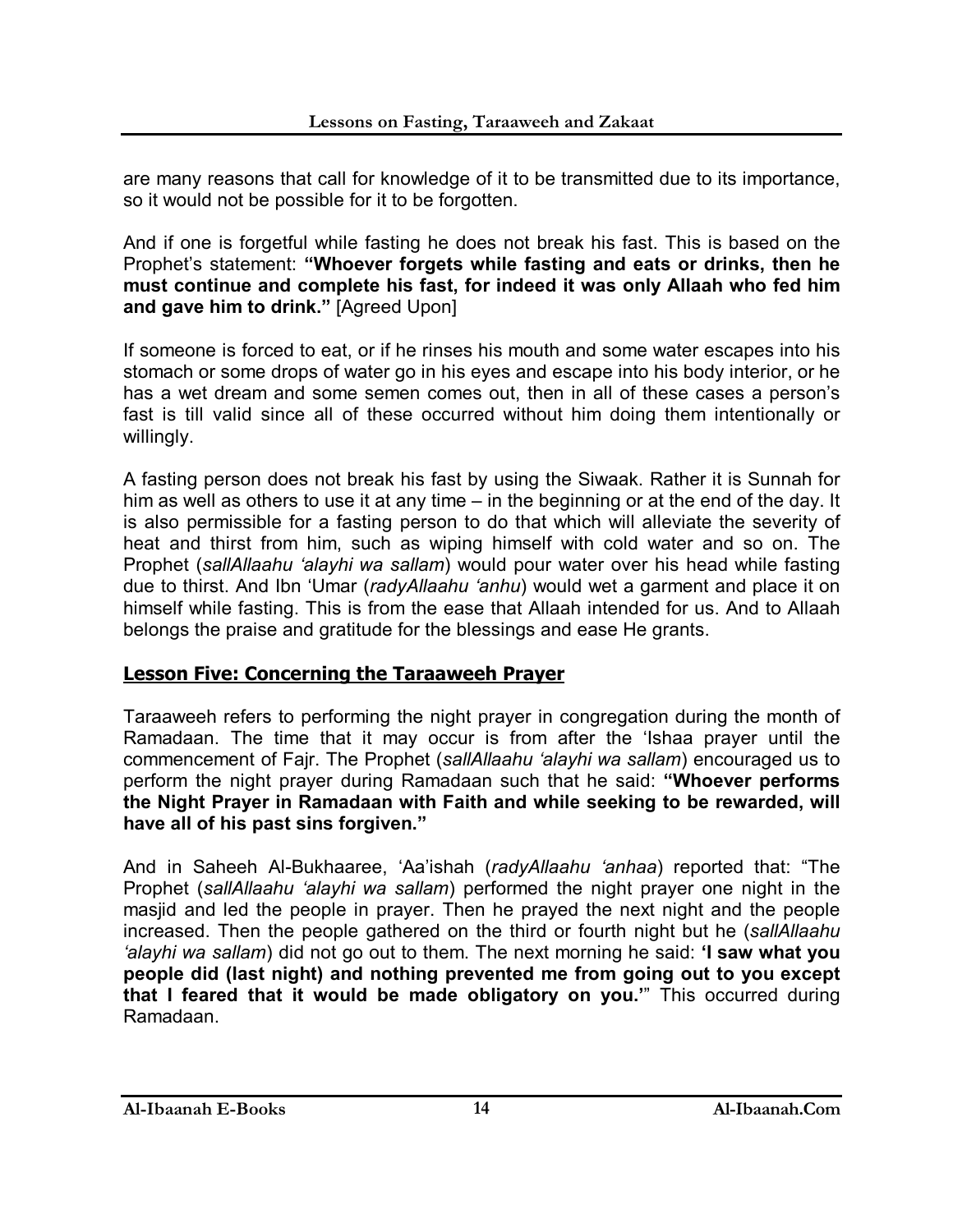The Sunnah is to limit the Night Prayer to eleven rak'aat, making the Tasleem after every two rak'ahs. This is because when 'Aa'ishah (*radyAllaahu 'anhaa*) was asked about the Prophet's prayer during Ramadaan, she replied: **"He (***sallAllaahu 'alayhi wa sallam***) would not exceed eleven rak'aat in or out of Ramadaan."** [Agreed Upon]

And in the Muwatta, Muhammad bin Yoosuf, who is reliable and trustworthy, reported from Saa'ib bin Yazeed (*radyAllaahu 'anhu*), who was a Companion, that 'Umar (*radyAllaahu 'anhu*) ordered Ubay bin Ka'ab and Tameem Ad-Daaree to lead the people in prayer performing eleven rak'aat.

If one chooses to exceed the number of eleven rak'aat, then there is no harm in this because the Prophet (*sallAllaahu 'alayhi wa sallam*) was asked about the Night Prayer once and replied: **"It is two by two (rak'ahs). Then if one fears that morning will befall him, he should pray one rak'ah, which will make what he prayed Witr (an odd number)."** [Transmitted in the two Saheeh Collections]

However, preserving and sticking to the number that is reported in the Sunnah, while performing it slowly and lengthening it, in a manner that doesn't burden the people is better and more complete.

As for what some people do such as rushing through the prayer in an exaggerated manner, then this is contrary to what has been prescribed in the Religion. If praying in this manner causes him to leave out one of requirements or pillars of the prayer, he has invalidated his prayer.  $2^2$ 

Many of the Imaams that lead prayer do not take their time with the Taraaweeh Prayer, and this is an error on their part. This is since the Imaam is not just leading himself in prayer, rather he is leading himself and others. So he is like a leader – he is required to do what is most beneficial and appropriate. The scholars have mentioned that it is detested for the Imaam to rush through the prayer to the point where those following him in prayer cannot do the acts they are obligated to do.

The people should persevere in establishing this Taraaweeh Prayer and not cause it to go to waste by going from masjid to masjid, for indeed whoever performs the Night Prayer with the Imaam until he finishes, it is written that he prayed the entire night even though he may go to sleep after the prayer is over.

 $\overline{a}$ 

<sup>2</sup> **Translator's Note:** Refer to the E-Book on Al-Ibaanah.Com, **"The Conditions, Pillars and Requirements of the Prayer"**, of Imaam Muhammad bin 'Abdil-Wahhaab (*rahimahullaah*) for a list of the pillars and requirements of the prayer.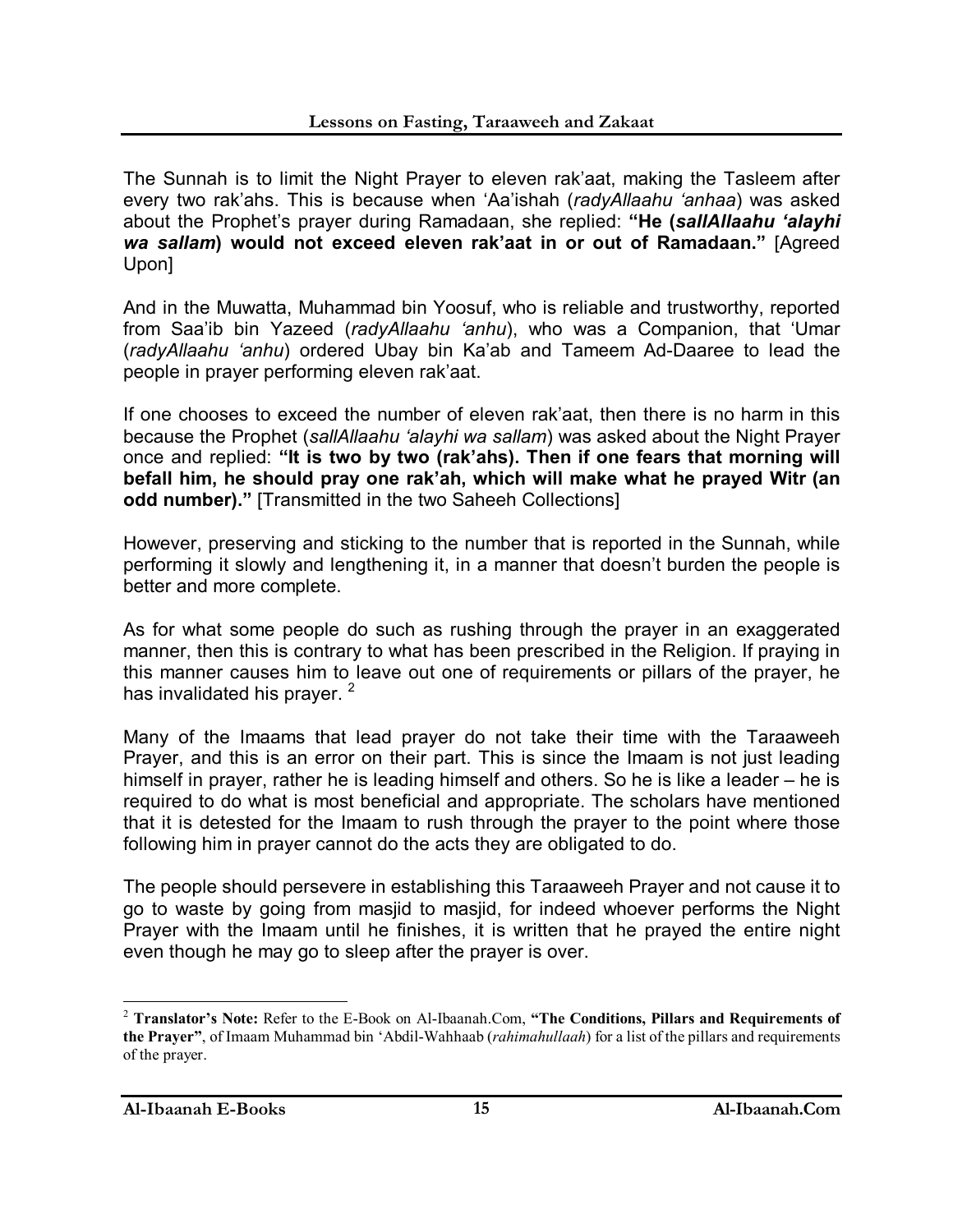<span id="page-15-0"></span>There is no harm in women attending the Taraaweeh Prayer if they do not fear fitnah, on the condition that they come out of their homes covered properly and not indecently exposing their adornment or perfumed.

## **Lesson Six: Concerning Zakaat and Its Benefits**

Zakaat is one of the obligations of Islaam. It is also one of its (five) pillars, and the most important amongst them after the Testimonies of Faith and the Prayer. Proof for its obligation can be found in the Book of Allaah, the Sunnah of His Messenger and the unanimous consensus of the Muslims. So whoever rejects its obligation is a disbeliever who has apostated from Islaam, and he should be made to repent, and if not then he should be killed. And whoever is cheap with giving it or minimizes any portion that is due from it, then he is from the wrongdoers who are deserving of Allaah's punishment.

Allaah says:

وَلَا يَحُسَـبَنَّ اَلَّّذِينَ يَبُخَـلُونَ بِمَـاَ ءَاتَنهُـمُ الَلَّـهُ مِـن فَصُلِـهِـهُـوَ  
خَيُرَا لَّهُمُّ بَـلُ مُّوَ شَىُّ لَّهُمُّ سَـيُظُوَّقُونَ مَا بَخِلُواٌ بِهِـهِ يَوُمَالُقِيََّدِمَةُّ
$$
\frac{2}{3}
$$
وَلِلَّهِ مِيرَتُّ الَسَّمَنوَتِ وَالُلَّارُضِّ وَالَلَّهُ بِمَا تَعُمَلُونَ خَبِيرُّ

**"And let not those who hold back miserly from giving that which Allaah has bestowed on them from His Bounty think that it is good for them. Nay, it will be worse for them. The things that they held back from giving will be tied to their necks like a collar on the Day of Recompense. And to Allaah belongs the heritage of the heavens and the earth, and Allaah is well-Aware of all that you do."** [Surah Aali 'Imraan: 180]

And in Saheeh Al-Bukhaaree, Abu Hurairah (*radyAllaahu 'anhu*) reported that Allaah's Messenger (*sallAllaahu 'alayhi wa sallam*) said: **"Whoever Allaah has given money to and does not give his Zakaat for it, it will take the form of a shiny-headed male serpent with two black spots over its eyes, which will encircle him on the Day of Judgement and bite his cheeks saying: 'I am your money, I am your wealth.'"**

Allaah says: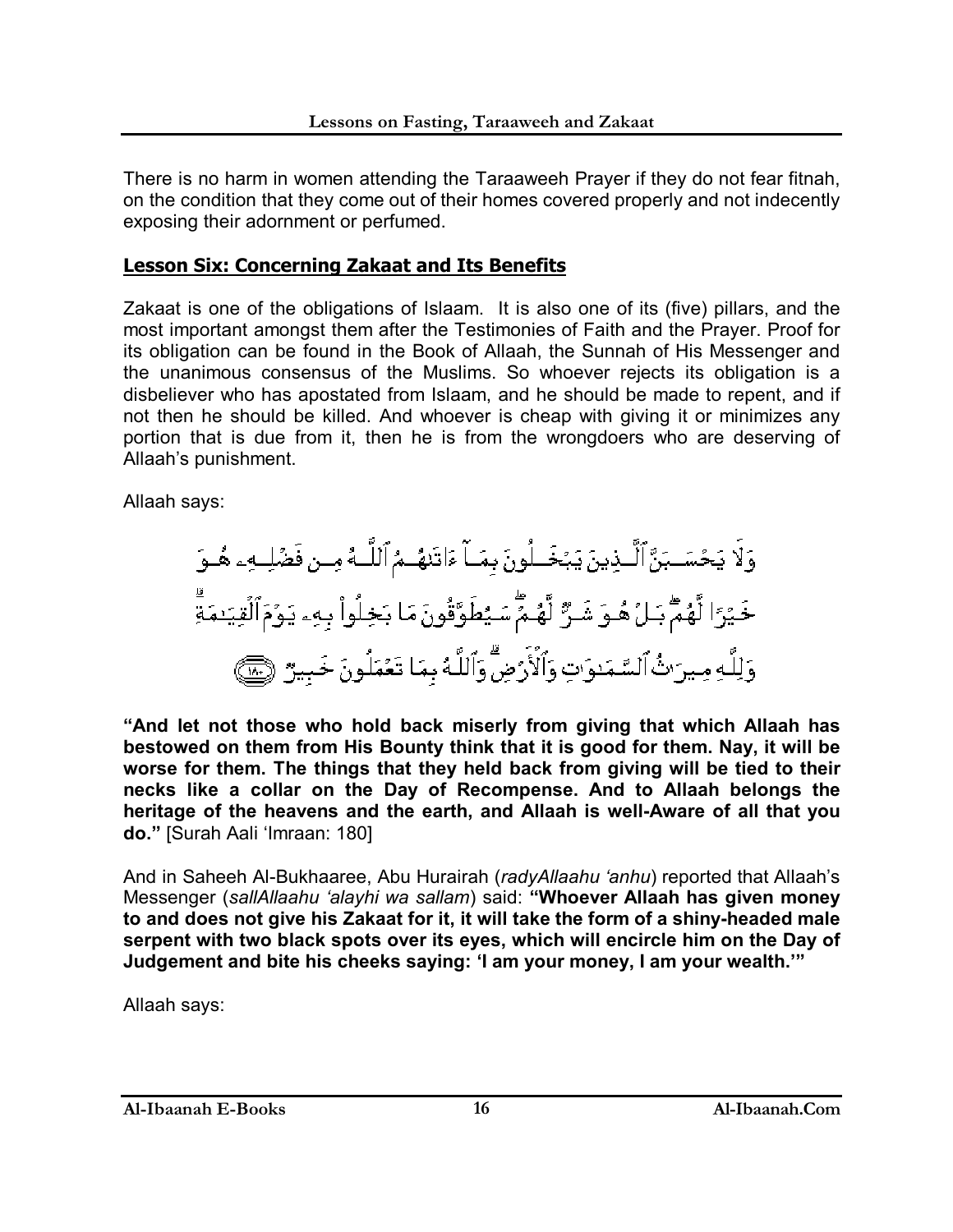وَٱلَّذِينَ يَكُنِزُونَ ٱلذَّهَبَ ۚ وَٱلۡفِضَّةَ وَلَا يُنفِقُونَهَا فِى سَبِيلِ ٱللَّهِ فَبَشِّرُهُم بِعَذَاب أَلِيم يَوَّمَيُحُـمَىٰ عَلَيْهَـا فِـي نَـار جَـهَنَّمَ فَتُكُـوَىٰ بِهَـا جِبَـاهُهُمْ وَجُـنُوبُهُمُ وَظُهُورُهُمٌّ هَـٰذَا مَا كَنَزُتُمُ لِأَنفُسِكُمُ فَذُوقُواْ مَا كُنتُمْ تَكُنِزُونَ ۞

**"And those who hoard up gold and silver and do not spend on them in the Way of Allaah (i.e. by giving Zakaat), give them the tidings of a painful punishment. This will be on the Day when those treasures (i.e. gold and silver) will be heated in the Fire of Hell and with it their foreheads, bodies and backs will be branded. (And it will be said to them): 'This is the treasure that you hoarded for yourselves, so taste what you used to hoard."** [Surah At-Tawbah: 34]

And in Saheeh Muslim, Abu Hurairah (*radyAllaahu 'anhu*) reported that the Prophet (*sallAllaahu 'alayhi wa sallam*) said: **"There is no one that possesses gold and silver and doesn't give his due (Zakaat) on it except that on the Day of Judgement, it will be made into plates of fire, then dipped into the Fire of Hell and with it his body, forehead and back will be branded. Each time the plates grow cool, they will be reheated and brand him again. This will occur on a Day the length of fifty thousand years, until Allaah judges His servants."**

Zakaat has many religious, behavioral and communal benefits of which we will mention the following from them:

From its religious benefits are:

1. It is abiding by one of the pillars of Islaam, upon which rests an individual's prosperity in this worldly life and the Hereafter.

2. It brings a servant close to his Lord and increases his Faith. This is the case with all of the acts of worship.

3. What comes as a result of doing it, such as great reward. Allaah says:

يَمُحَقُ ٱللَّهُ ٱلرّبَوٰاْ وَيُرۡبِى ٱلصَّدَقَىٰتِۗ

**"Allaah will wipe away (the reward) of usury and increase that of charity (i.e. Zakaat)."** [Surah Al-Baqarah: 276]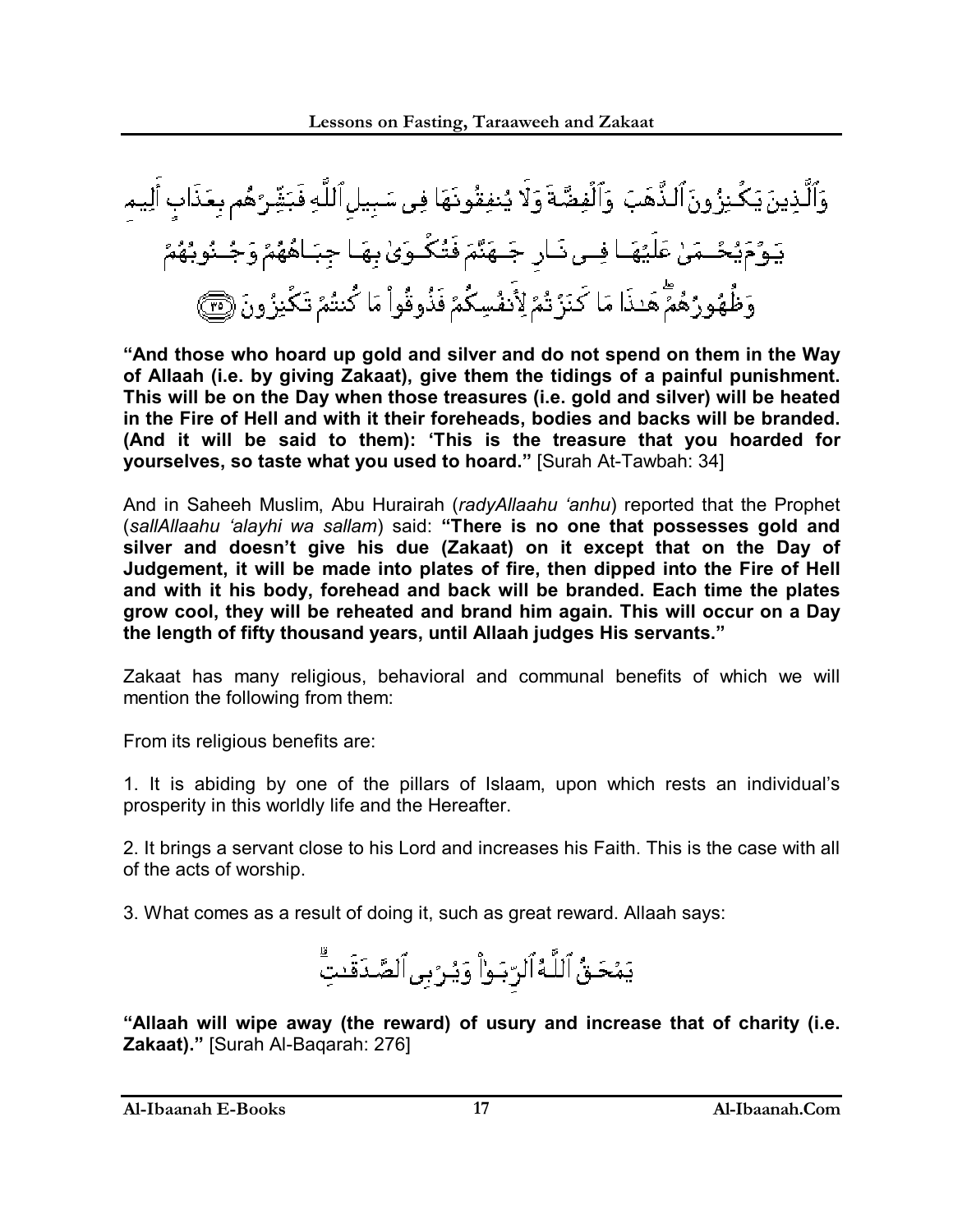And He says:

وَمَــآ ءَاتَيۡتُــم مِّــن رّبَّـا لِّـيَرُبُوَاۚ فِـىٓ أَمُـوَاٰلِ ٱلنَّاسِ فَلَا يَرُبُـواْ عِنـدَ ٱللَّـةِ وَمَـآ ءَاتَيۡتُـم مِّـن زَ كَـوٰةٍ تُريـدُونَ وَجۡـهَ ٱللَّـهِ فَـأُوْلَـٰٓئِكَ هُـمُ ٱلۡمُضۡعِفُـونَ

**"And that which you give as a gift (to others) in order that it may increase (your wealth by expecting something in return) from other people's property, has no increase with Allaah. But that which you give in Zakaat sincerely for the sake of Allaah, those people shall have manifold increase."** [Surah Ar-Room: 39]

The Prophet (*sallAllaahu 'alayhi wa sallam*) said: **"Whoever gives away charity the size of a date, which is earned lawfully, since Allaah only accepts the good lawful things, Allaah will indeed take it with His right Hand and cause it to grow for its owner, just as one of you raises up his colt, to the point that the charity will become like the size of a mountain."** [Reported by Al-Bukhaaree and Muslim]

4. Allaah wipes away the (minor) sins by way of it, as the Prophet (*sallAllaahu 'alayhi wa sallam*) said: **"Giving charity wipes away sins just as water extinguishes fire."**  The word charity (*sadaqah*) here refers to the Zakaat as well as the supererogatory form of charity.

From the benefits it has on a person's character are:

1. It causes him to follow the way of the generous individuals possessing kindness and magnanimity.

2. Giving the Zakaat requires a person to characterize himself with the attributes of mercy and sympathy towards his destitute brothers, and Allaah shows mercy to those who have mercy on others.

3. What has been witnessed is that giving financial and physical support to Muslims causes the hearts to become open and the soul to be pleased. And it causes a person to become loved and respected according to the extent of support he gives to his fellow brothers.

4. Giving Zakaat cleanses one's character from stinginess and miserliness, as Allaah says: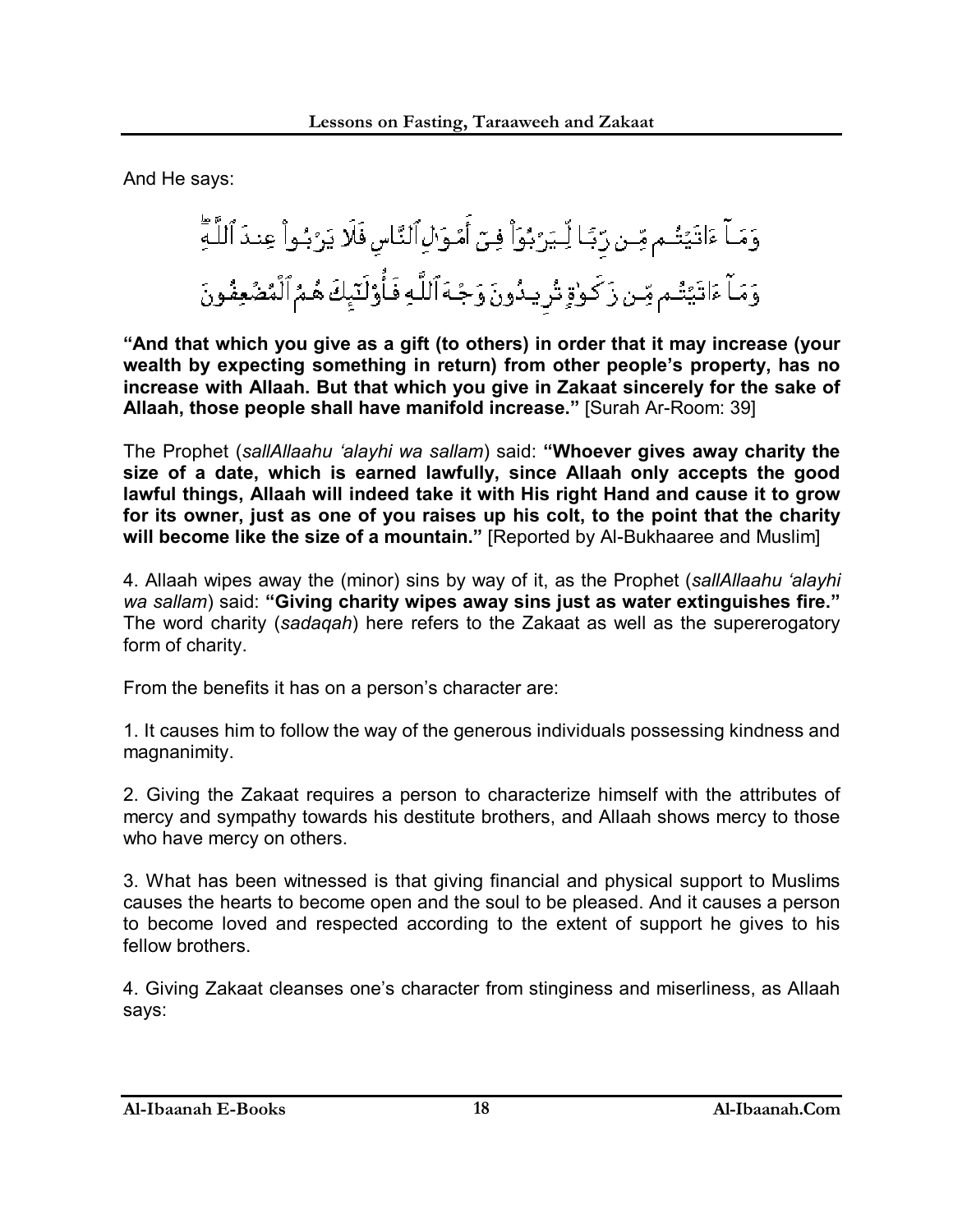خُـّذٌ مِـنٌ أَمَّـوَالِهِمٌ صَدَقَـةً تُطَّهِّـرُّهُمٌ وَتُـزَ كِّـيهِم

**"Take the charity (Zakaat) from their wealth in order to purify and cleanse them by way of it."** [Surah At-Tawbah: 103]

From its communal benefits is that

1. Zakaat provides for the needs of the poor who are the majority of people in most countries.

2. Zakaat strengthens the Muslims and raises their status. This is why one of the areas Zakaat can be given in is Jihaad in the Cause of Allaah, as we will mention later, by the Will of Allaah.

3. It removes the grudges and ill feelings found in the hearts of the poor and destitute. This is since when the poor see the money the wealthy have and their not benefiting them with it, by giving them neither a little nor a lot, then it is likely that they will hold hatred and rancor for the wealthy as they did not enforce their rights or provide for their needs. But when the wealthy do give some of their money to them at the beginning of every year (i.e. after holding the wealth for a year's time), these things terminate and there comes about love and harmony.

4. Giving Zakaat boosts one's wealth and increases it's blessedness, as is stated in the hadeeth from the Prophet (*sallAllaahu 'alayhi wa sallam*) in which he said: **"Charity does not detract from one's wealth."** This means that even though charity (Zakaat) takes away from one's wealth numerically, it indeed never takes away from its blessedness or its increasing in the future. Rather, Allaah will replace what he gave away and bless his wealth.

5. Zakaat is a means for spreading and distributing wealth (throughout the community). This is since if some wealth is given out, its range is broadened and many people benefit from it, contrary to when the wealth is just preserved amongst the rich, since the poor will not gain any part of it.

All of these benefits that come from giving Zakaat show clearly that Zakaat is something necessary and required in order to rectify the individual and the society. How perfect is Allaah, the All-Knowing and Most Wise!

Zakaat is required to be given on specific forms of wealth, which include: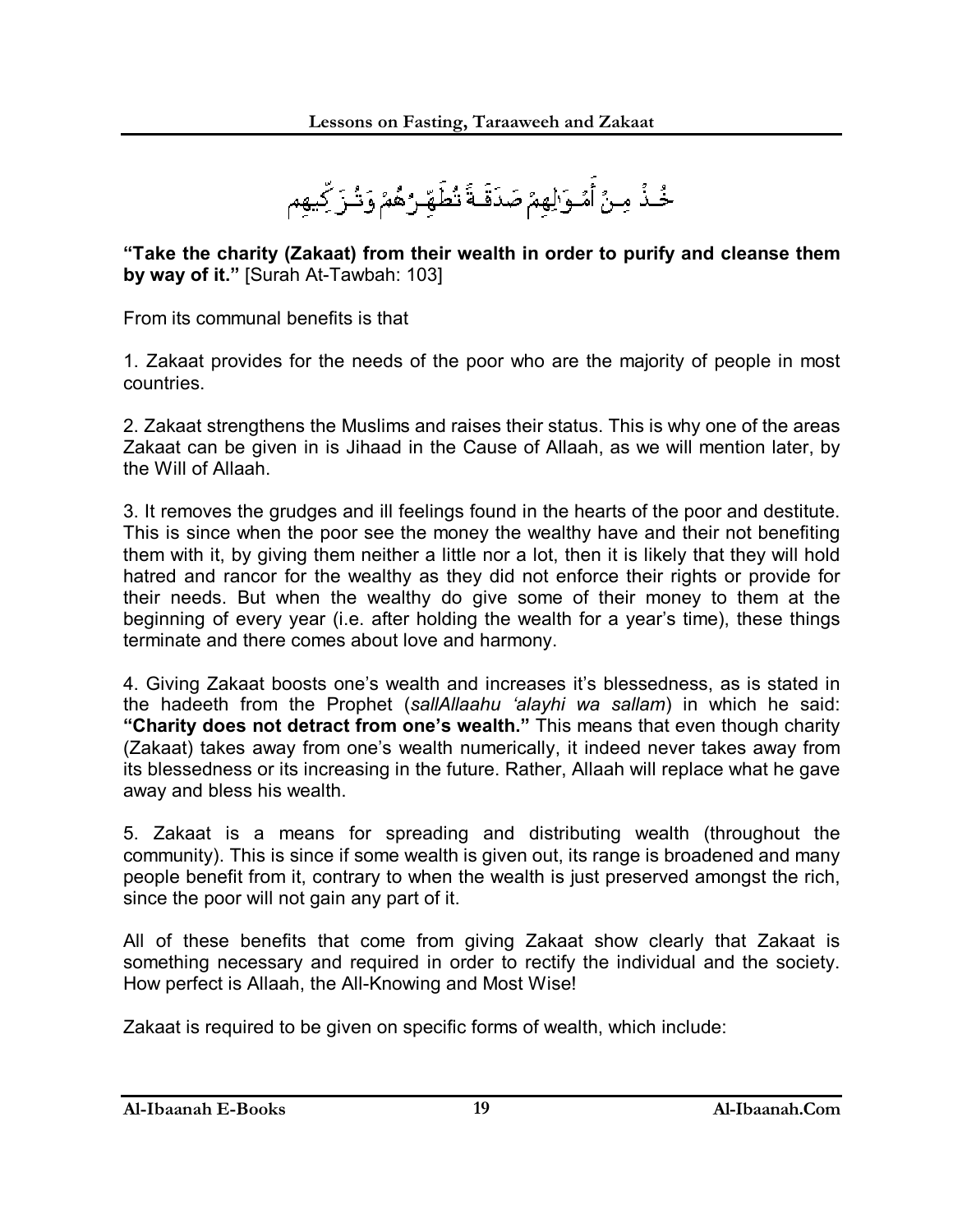1. Gold and silver, on the condition that they meet the *nisaab* (minimum requirement). With regard to gold, the nisaab is 11 3/7 Saudi pounds, and for silver it is 56 Saudi Riyals worth of silver or whatever equals that amount from other forms of paper currency. One is obligated to pay a quarter of a tenth Zakaat on the above (i.e. 2.5%). It makes no difference if the gold and silver come in the form of cash, coins or jewelry.

Furthermore, one must pay Zakaat on a woman's gold and silver jewelry if it meets the *nisaab*, regardless of whether she wears that jewelry or lends it out. The reason for this is because the evidences that mandate that Zakaat be paid on gold and silver are general and not detailed. And it is also because there are specific ahaadeeth that indicate the obligation of giving Zakaat on jewelry, even if it is worn, such as what has been reported by 'Abdullaah bin 'Amr bin al-'Aas (*radyAllaahu 'anhu*) that:

"A woman once came to the Prophet (*sallAllaahu 'alayhi wa sallam*) with her daughter who had two gold bangles on her hand. So the Prophet (*sallAllaahu 'alayhi wa sallam*) said: **'Do you pay Zakaat on this?'** She said: 'No.' So he (*sallAllaahu 'alayhi wa sallam*) said: **'Would it please you if Allaah made you wear two bangles of fire instead?'** So she took them of and said: 'They are for Allaah and His Messenger.'" [It is stated in Buloogh-ul-Maraam: "Reported by the Three<sup>3</sup> and its chain of narration is strong."]

Another reason is because this is more cautious and the most cautious approach takes precedence.

2. Also from the wealth that one is obligated to pay Zakaat on is: Business merchandise, which includes everything that is prepared for business purposes, such as real estate property, automobiles, livestock, household goods and other types of wealth. It is obligatory to pay a quarter of a tenth (i.e. 2.5%) on these items.

After holding the item for one year, one must estimate how much it is worth and pay 2.5% (Zakaat) on it, regardless of whether it now costs more, less or the same amount as what he originally paid for it. As for the items he prepares for his personal use or which he leases, such as real estate property, automobiles, appliances and so on, then there is no Zakaat due on them based on the Prophet's (*sallAllaahu 'alayhi wa sallam*) statement: **"A Muslim is not obligated to pay Zakaat on his slave or his horse."**

However, Zakaat is due on things that are rented, when their year time-limit is reached, as well as on gold and silver due to what was stated previously.

 $\overline{a}$ <sup>3</sup> **Translator's Note:** Meaning Abu Dawood, An-Nasaa'ee and At-Tirmidhee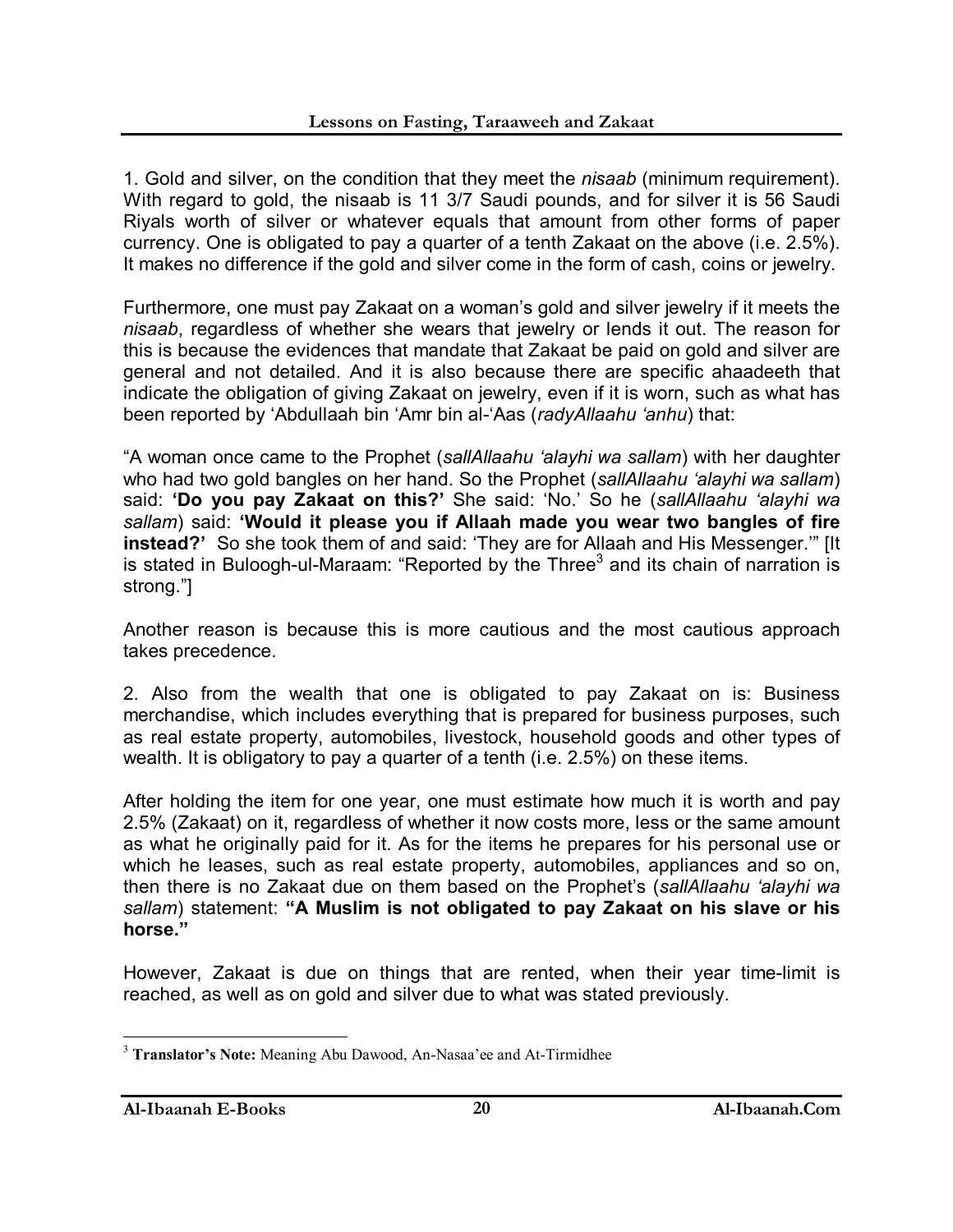## <span id="page-20-0"></span>**Lesson Seven: Those who are entitled to receive the Zakaat**

The people entitled to Zakaat are those places we can direct our Zakaat to. Allaah took charge of explaining for Himself what these places are, saying:



**"The charity (Zakaat) is only for the poor, the needy, those employed to collect (the Zakaat), those whose hearts will be inclined (towards Islaam, by giving them Zakaat), for slaves, for those in debt, for (Jihaad in) the Cause of Allaah, and for the wayfarer (i.e. destitute traveler). It is an obligation imposed by Allaah, and Allaah is the All-Knower, the All-Wise."** [Surah At-Tawbah: 60]

**1. The Poor (***Fuqaraa***):** They are those who are not able to support themselves with sufficient means, except for very little, which is less than half (a year). So if a person cannot find that which will support himself and his family for at least half a year, he is considered poor (*faqeer*) and he should be given what will suffice him and his family for a year.

**2. The Needy (***Masaakeen***):** They are those who are able to support themselves with sufficient means for half of the year or more, but not enough for the entire year. So they should receive support that will complete the year for them. If a person does not have any cash on him, but yet has some other source of income, such as a profession, a salary or investment profits that will support him financially, he should not be given Zakaat. This is based on the Prophet's statement: **"There is no share in it (i.e. the Zakaat) for a wealthy person or for a strong able-bodied person who can earn a living."**

**3. Those employed to collect the Zakaat:** They are the ones put in charge by the ruler of a country to collect the Zakaat from those who owe it, distribute it to those who are entitled to it, guard the funds and all other types of duties involved with the supervision of Zakaat. So they should be given a portion of the Zakaat in accordance with the work they put in, even if they may already be wealthy.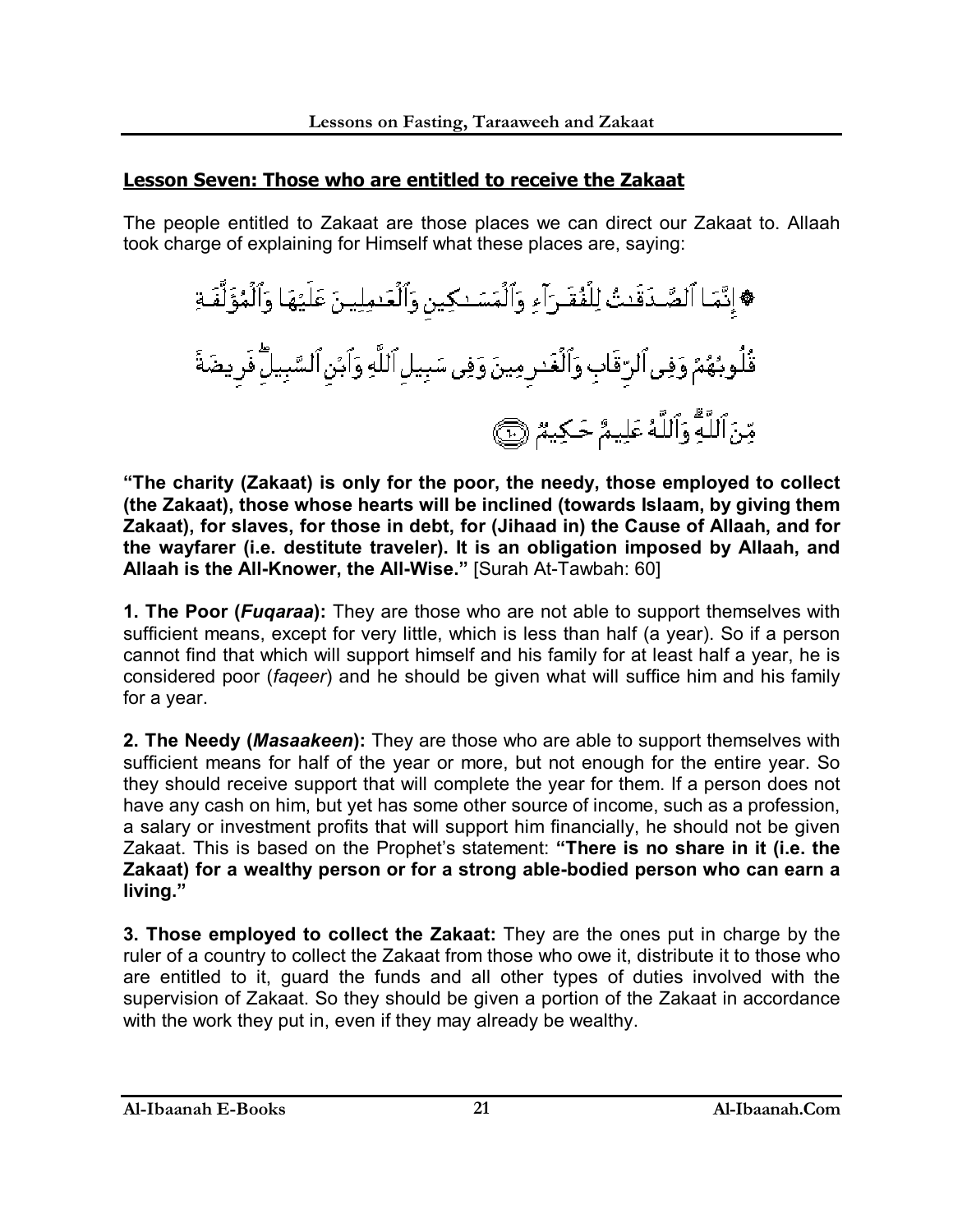**4. Those whose hearts will be inclined:** This refers to tribal and clan leaders, who do not have strong Faith. They should be given Zakaat so as to strengthen their Faith, which will make them callers to Islaam and good role models. But what if a person is weak in his Islaam, and he is not from the leaders who are followed and obeyed, but rather from the common folk, should he be given some Zakaat in order to strengthen his Faith?

Some scholars hold that it should be given to him since benefiting one's religion is better than benefiting one's body. Look at the example of a poor person. He is given Zakaat in order to nourish his body. So nourishing someone's heart with Faith is greater and of more benefit. However some scholars hold that he should not be given the Zakaat since the benefit of strengthening his Faith is a personal benefit that is specific to him alone.

**5. Slaves:** What falls under this is buying slaves using Zakaat funds in order to free them, as well as assisting in the liberation of Muslim war captives.

**6. Those in debt:** They are the ones who owe debts. This is on the condition that they do not possess that which will enable them to remove their debts. So these people should be given enough (Zakaat) that will relieve them of their debt, whether it is a small or large amount, even if they may be wealthy due to their livelihood. So in the case where there is a man who has some income that is enough for the livelihood of himself and his family, but he has some debt that he cannot repay, he may be given sufficient Zakaat that will remove his debt from him. However, it is not permissible for a person who is owed money by a poor person to cancel that person's debt, intending to give his share of Zakaat by that.

The scholars have differed regarding the case where the one in debt is someone's father or son. Can he be given Zakaat in order to remove his debt? The correct opinion is that it is permissible. It is permissible for a person who owes Zakaat to go to the creditor (person owed the debt) and pay him back the loan of the indebted without the latter being aware of it. This is on the condition that the person owing Zakaat knows that the indebted one is unable to repay his debt.

**7. In the Cause of Allaah:** This refers to Jihaad in the Cause of Allaah. So those who fight in Jihaad should be given a portion of the Zakaat that will suffice them for their Jihaad and enable them to buy the necessary tools for Jihaad in the Cause of Allaah.

What also falls under "the Cause of Allaah" is religious knowledge. So a student of Islamic knowledge should be given that which will enable him to seek knowledge, such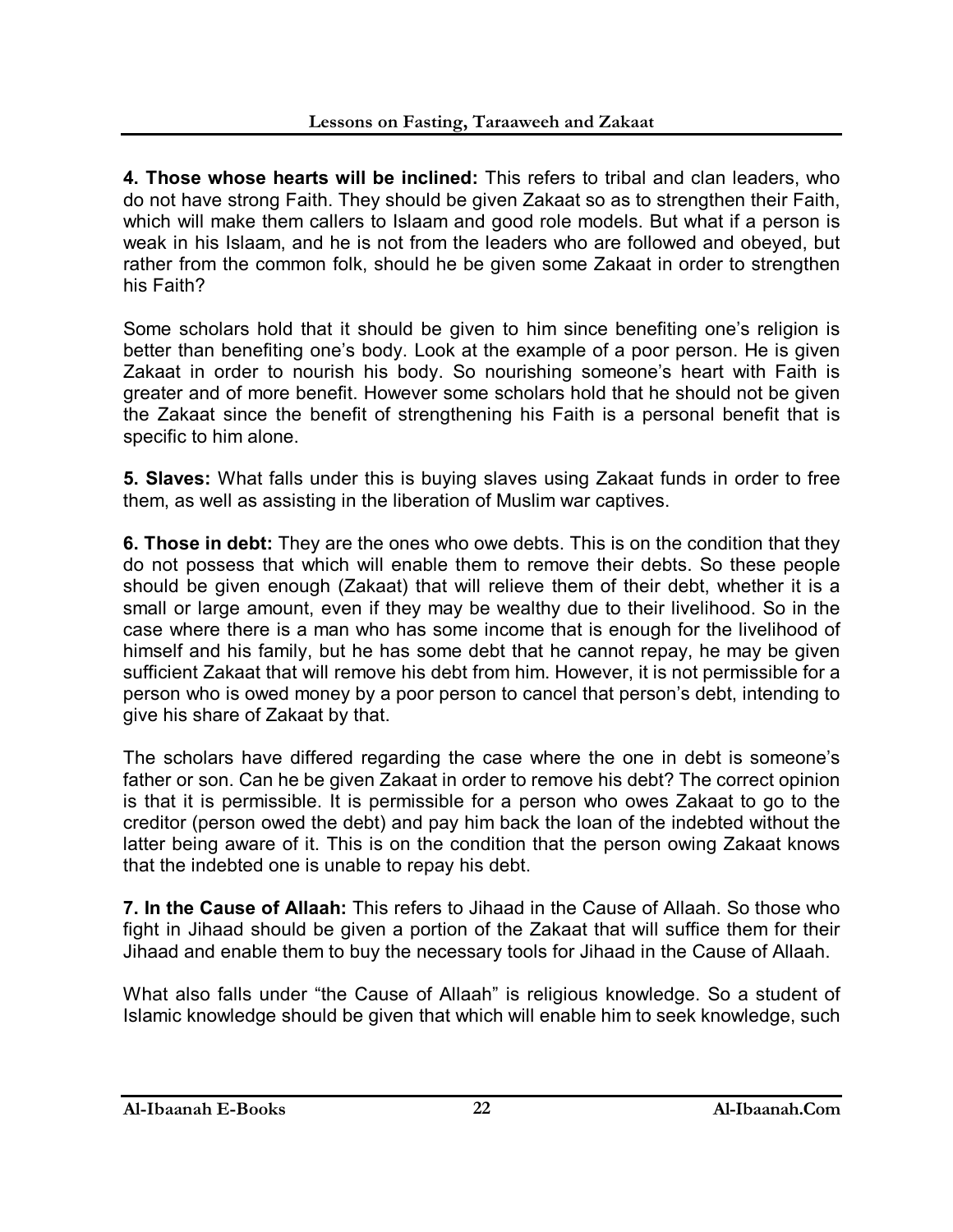<span id="page-22-0"></span>as books and so on. This is unless he already has money of his own that will enable him to achieve that.

**8. The Wayfarer:** This refers to a traveler that has been cut off from his journey. So he should be given enough Zakaat that will enable him to return to his homeland.

These are the people who are entitled to receive Zakaat, the ones whom Allaah has mentioned in His Book and informed us that this is an obligation that He mandated, which stems from His knowledge and wisdom. And Allaah is All-Knowing, All-Wise.

It is not permissible to direct the Zakaat to any other place, such as towards building masaajid or fixing roads. This is because Allaah has told us those who are entitled to receive the Zakaat for the purpose of limiting them to just those mentioned. So this limitation indicates that we are to negate all other potential recipients that due not fall under this limitation.

If we were to reflect on those individuals that we may give Zakaat to, we would come to realize that among them are those who are in need of the Zakaat for personal use as well as those who are in need of it for the Muslims generally. So by this, we can see the extent of wisdom behind the requirement of Zakaat. And we would come to know that the wisdom behind Zakaat is to build a complete and upright society, as best as possible. And that Islaam does not disregard money or the benefits that can be generated from wealth, nor does it leave greedy and stingy souls to go about freely an unchecked with their stinginess and vain desires. On the contrary, it is the greatest guiding force towards the good and betterment of nations. And all praise is due to Allaah, Lord of the universe.

# **Lesson Eight: Concerning Zakaat-ul-Fitr**

Zakaat-ul-Fitr is an obligation that Allaah's Messenger (*sallAllaahu 'alayhi wa sallam*) mandated at the end of Ramadaan (i.e. Day of 'Eid-ul-Fitr). 'Abdullaah bin 'Umar (*radyAllaahu 'anhumaa*) reported: **"The Messenger of Allaah** (*sallAllaahu 'alayhi wa sallam*) **obligated (Zakaat) al-Fitr of Ramadaan upon every slave, free person, male, female, child and adult among the Muslims."** [Agreed Upon]

Zakaat-ul-Fitr consists of a saa' of food, particularly the produce that humans uproot from the earth. Abu Sa'eed Al-Khudree (*radyAllaahu 'anhu*) reported: **"During the time of the Prophet** (*sallAllaahu 'alayhi wa sallam*)**, we used to give out a** *saa'* **of food on the Day of Fitr (i.e. 'Eid). And our food (at that time) used to be barley, raisins, dried curds and dates."** [Reported by Al-Bukhaaree]